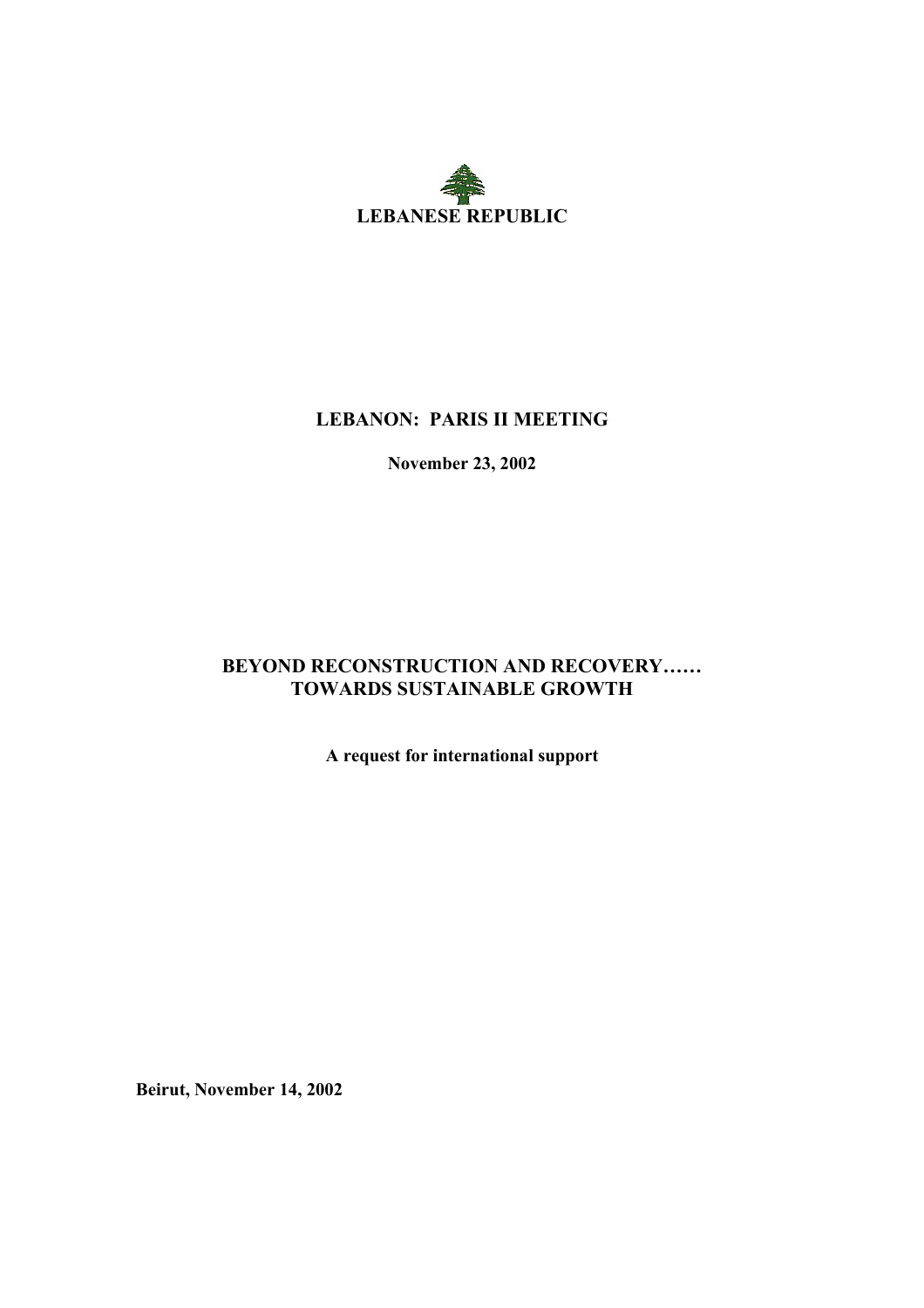# **ABBREVIATIONS AND ACRONYMS**

| BdL          | <b>Banque du Liban (Central Bank of Lebanon)</b>              |
|--------------|---------------------------------------------------------------|
| <b>CDR</b>   | <b>Council for Development and Reconstruction</b>             |
| EdL          | Electricité du Liban                                          |
| EU           | <b>European Union</b>                                         |
| <b>EIB</b>   | <b>European Investment Bank</b>                               |
| <b>FATF</b>  | <b>Financial Action Task Force</b>                            |
| FX.          | <b>Foreign Currency</b>                                       |
| <b>GAFTA</b> | <b>Greater Arab Free Trade Area</b>                           |
| <b>GCC</b>   | <b>Gulf Coordination Council</b>                              |
| <b>GDP</b>   | <b>Gross Domestic Product</b>                                 |
| <b>GNP</b>   | <b>Gross National Product</b>                                 |
| <b>GPRS</b>  | <b>General Packet Radio Service</b>                           |
| <b>GSM</b>   | <b>Global System for Mobile</b>                               |
| <b>IDAL</b>  | <b>Investment Development Authority of Lebanon</b>            |
| <b>IMF</b>   | <b>International Monetary Fund</b>                            |
| <b>INSEE</b> | Institut National de la Statistique et des Etudes Economiques |
| LL           | <b>Lebanese Pounds</b>                                        |
| <b>MEA</b>   | <b>Middle East Airlines</b>                                   |
| <b>MW</b>    | Megawatt                                                      |
| <b>NERP</b>  | <b>National Emergency and Reconstruction Program</b>          |
| <b>NDIF</b>  | <b>National Deposit Insurance Fund</b>                        |
| <b>NSSF</b>  | <b>National Social Security Fund</b>                          |
| <b>SME</b>   | <b>Small and Medium Scale Enterprise</b>                      |
| <b>VAT</b>   | Value Added Tax                                               |
| <b>WTO</b>   | <b>World Trade Organization</b>                               |
|              |                                                               |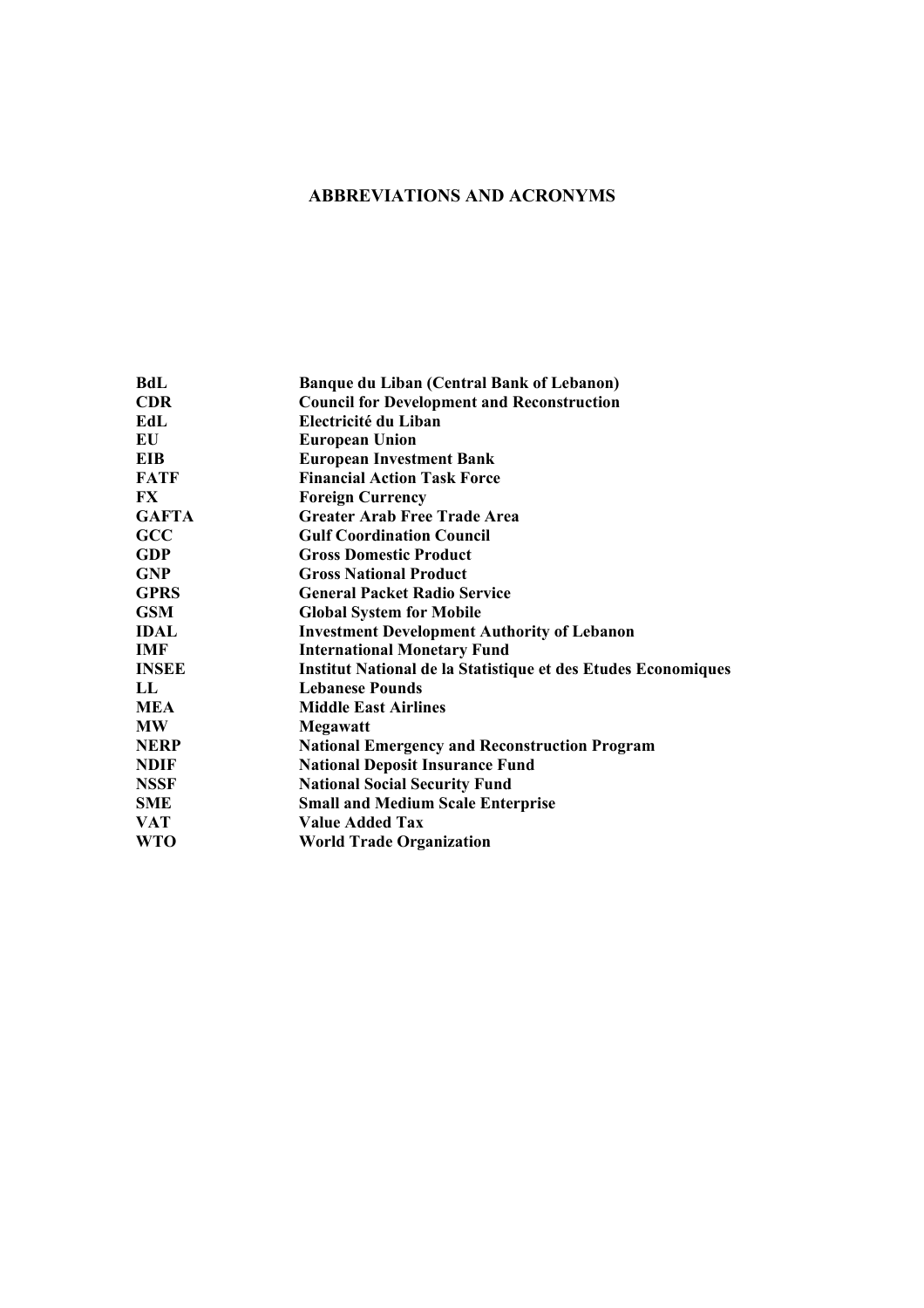## **LEBANON: PARIS II MEETING**

## **BEYOND RECONSTRUCTION AND RECOVERY…… TOWARDS SUSTAINABLE GROWTH**

#### **Contents**

#### **PREFACE**

| <b>INTRODUCTION</b>                                                | 1                       |
|--------------------------------------------------------------------|-------------------------|
| <b>Graphs: Fiscal Developments and Debt (2000-2003)</b>            | $\mathbf{2}$            |
| <b>INDEBTEDNESS AFTER A DECADE</b>                                 |                         |
| OF RECONSTRUCTION AND RECOVERY                                     | 3                       |
| Box 1 Lebanon 1990: After Fifteen Years of War                     | $\overline{\mathbf{3}}$ |
| Box 2 Lebanon 2000: After Ten Years of Reconstruction and Recovery | 5                       |
| THE GOVERNMENT'S PROGRAM                                           | 6                       |
| <b>Introduction</b>                                                | 6                       |
| <b>PROGRESS MADE DURING 2001-2002</b>                              | 6                       |
| <b>Fiscal adjustment</b>                                           | 6                       |
| <b>Public Debt</b>                                                 | 7                       |
| Table 1 Fiscal Developments and Debt 2000-2002 and Budget 2003     | 8                       |
| <b>Privatization</b>                                               | 9                       |
| <b>Structural Reforms</b>                                          | 10                      |
| <b>Growth and Exports</b>                                          | 11                      |
| <b>Recent Developments</b>                                         | 11                      |
| THE PROGRAM FOR 2003 AND BEYOND                                    | 12                      |
| <b>Introduction</b>                                                | 12                      |
| <b>Fiscal Adjustment</b>                                           | 12                      |
| <b>Privatization</b>                                               | 13                      |
| <b>Cost of Debt</b>                                                | 14                      |
| <b>Debt Reduction, Growth and External Support</b>                 | 14                      |
| Table 2 Fiscal Developments and Debt 2002-2007                     | 16                      |
| <b>Graph: Domestic Effort</b>                                      | 17                      |
| <b>Table 3 Composition of Public Debt</b>                          | 18                      |

#### **EXTERNAL SUPPORT** 18

#### **POSTSCRIPT**

#### **ANNEX I PARIS II: THE GOVERNMENT'S PROGRAM FOR 2003 AND BEYOND ANNEX II PARIS I: A MATRIX OF STRUCTURAL REFORMS**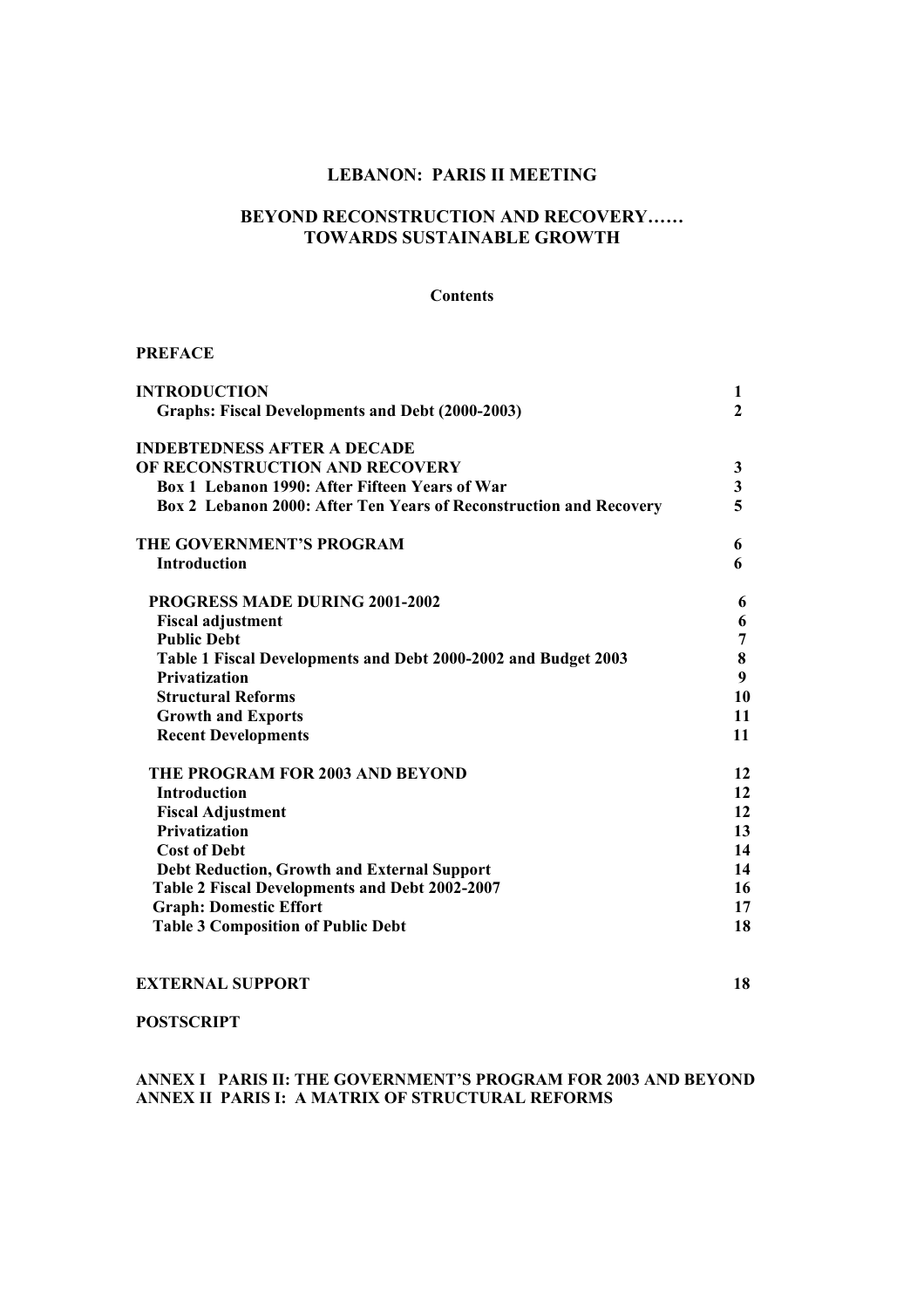#### *PREFACE*

*At the time that the current Government took office in late 2000, Lebanon faced a difficult situation arising from debt accumulation that had its origins in a decade of reconstruction and recovery after 15 years of war and civil strife and amidst continued attacks from abroad. There had been a lack of national consensus on how to address an evolving debt problem and delays in domestic action. Fiscal deficits and debt had reached unsustainable levels and the economy was stagnating. On the occasion of the Paris I meeting in February 2001, the Government of Lebanon presented its strategy for addressing the situation with fiscal adjustment to reduce the rate of accumulation of debt, privatization to reduce the stock of debt, and structural and institutional reforms to lay the basis for growth. It requested support from the international community to complement the Government's effort and bring about a virtuous cycle of lower fiscal deficits, declining debt ratios, and lower interest rates that can unleash the potential of Lebanon's private sector. The meeting agreed to convene a follow-up meeting to assess the progress that Government had made towards the objectives of its strategy and to agree on external support to ensure its success.* 

*This document presents the progress that has been made since the Paris I meeting and the program that the Government has adopted for the next years. In the meantime, the fiscal deficit has been reduced (with revenues now exceeding non-interest expenditures), major privatizations are about to be launched, and the structural reforms are largely in place, but debt ratios have continued to rise as a result of high interest rates, with interest payments on the net debt of about US\$30 billion now absorbing about 80% of Government revenues. External support is the missing link to creating the virtuous cycle. The Government of Lebanon does not expect that the support it is requesting will be available mainly in the form of grants and soft loans. The Government requests external support to change the composition, reduce the cost, and lengthen the maturity of its debt through instruments such as sovereign guarantees, investments by Governments and Central Banks in new Lebanese Government foreign currency bonds, and similar arrangements that would allow Lebanon to borrow in supporting countries' markets at low spreads, using the proceeds solely to substitute such external debt for existing high interest short-term debt. Such substitution would result in a sharp reduction in the level of domestic interest rates, with a consequent further reduction in the overall fiscal deficit and Government financing needs, and lay the basis for solid private sector-led growth and recovery.* 

*The Government is committed to its program of fiscal adjustment, privatization and structural reform. If the overall program was not to be successful in the absence of external support, economic and social stability in Lebanon could be undermined. The Government of Lebanon is therefore most appreciative of the initiative of the President Chirac of France to convene the Paris II meeting and the willingness of friends of Lebanon in the international community to participate and consider Lebanon's request for assistance.*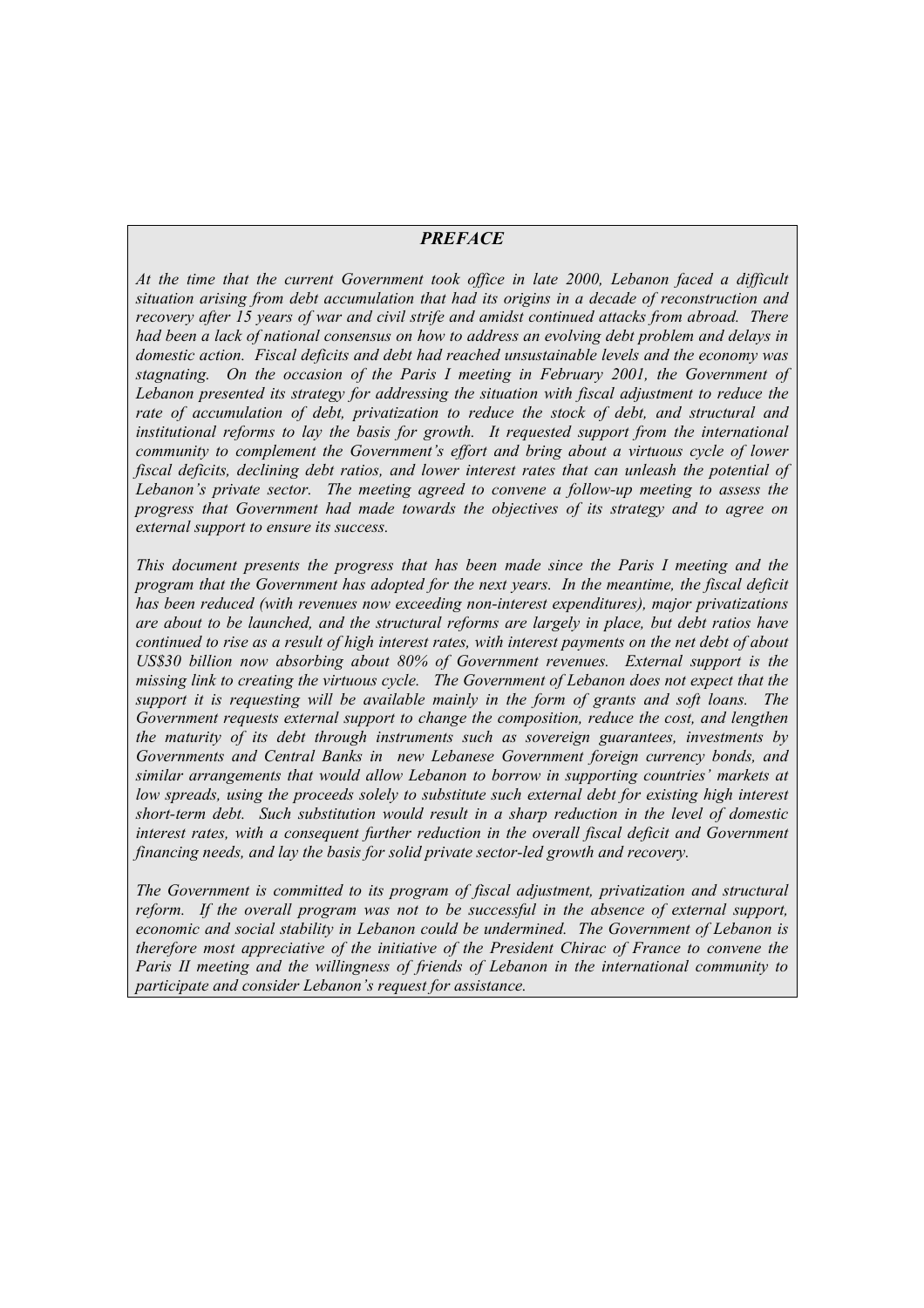## **INTRODUCTION**

**1.** In early 2001, after a new Government had taken office in Lebanon, President Chirac of France convened a meeting in Paris, with the presence of the Presidents of the European Union (EU) and the World Bank and the Vice-President of the European Investment Bank (EIB) with a view to discussing support for the Government's economic program. The meeting indicated that support would be considered once progress had been made on the implementation of the program. It was agreed to convene a broader follow-up meeting to assess progress made and to agree on future external support to ensure successful implementation of the Government's program over the 2002-2004 period.

**2.** At the time of the Paris I meeting, Lebanon faced a difficult economic situation. Real Gross Domestic Product (GDP) growth had stagnated, the overall fiscal deficit had reached close to 25% of GDP in 2000, with interest payments on public debt absorbing the bulk of Government's total revenues, and total net public debt had reached about US\$23 billion, equivalent to close to one and a half times Lebanon's GDP in that year. Facing the dual challenge of the need for fiscal adjustment and debt reduction and for stimulating economic growth, the Government took immediate steps to decrease the rate of accumulation of public debt through fiscal adjustment—in particular moving the primary balance from a deficit to a surplus—, and to prepare for debt stock reduction through privatization. It also initiated structural measures to stimulate economic growth and exports.

**3.** The Government's initial efforts, the progress achieved to-date, and its program for the next few years are discussed in the section "The Government's Program" below (page 6). During 2001-2002 there has been some recovery of growth and strong export performance resulting from the incentives and structural measures taken by Government since early 2001. Despite significant fiscal adjustment during 2001 and 2002—with an improvement in the primary fiscal balance<sup>1</sup> equivalent to about 10% points of GDP—, total net public debt has risen further, however, to US\$30 billion<sup>2</sup> (of which the equivalent of US\$17.8 billion is net domestic currency debt<sup>3</sup>), or 173% of Lebanon's estimated GDP<sup>4</sup>. At the same time, interest payments on the debt have reached a level of nearly 18% of GDP and absorbed about 80% of total Government revenues in 2002, even exceeding its tax revenues.

**4.** The graphs below present the evolution of fiscal and debt situation: (i) as of end-2000, after a decade of reconstruction and recovery, subsequent to 15 years of war; (ii) as of end-2002, after the fiscal adjustment that was implemented during 2001 and 2002; and (iii) the situation expected as of end-2003, after the planned continued fiscal adjustment, based on the budget for 2003, and the implementation of the privatization program, on the assumption that the external support that is requested will be forthcoming. Detailed information on fiscal developments and

 1 Government revenues less non-interest expenditures.

<sup>&</sup>lt;sup>2</sup> This is the level of <u>net</u> public debt (as of end-2002), which includes net domestic debt (gross domestic debt, excluding accrued interest on discount Treasury bills, less public sector deposits with the Banque du Liban—BdL—and commercial banks) and total outstanding and disbursed foreign debt. Unless indicated otherwise, references to domestic and total debt in this document are to the net public debt, excluding accrued interest on discount Treasury bills.

<sup>&</sup>lt;sup>3</sup> Debt denominated in Lebanese Pounds (LL)

<sup>&</sup>lt;sup>4</sup> There is a broad consensus that Lebanon's GDP is likely to be higher than indicated in current estimates, and that the Gross National Product (GNP) is larger than GDP. Government will update GDP and GNP estimates in early 2003 with the help of Eurostat and INSEE and hence debt ratios would likely be smaller, but obviously still too high.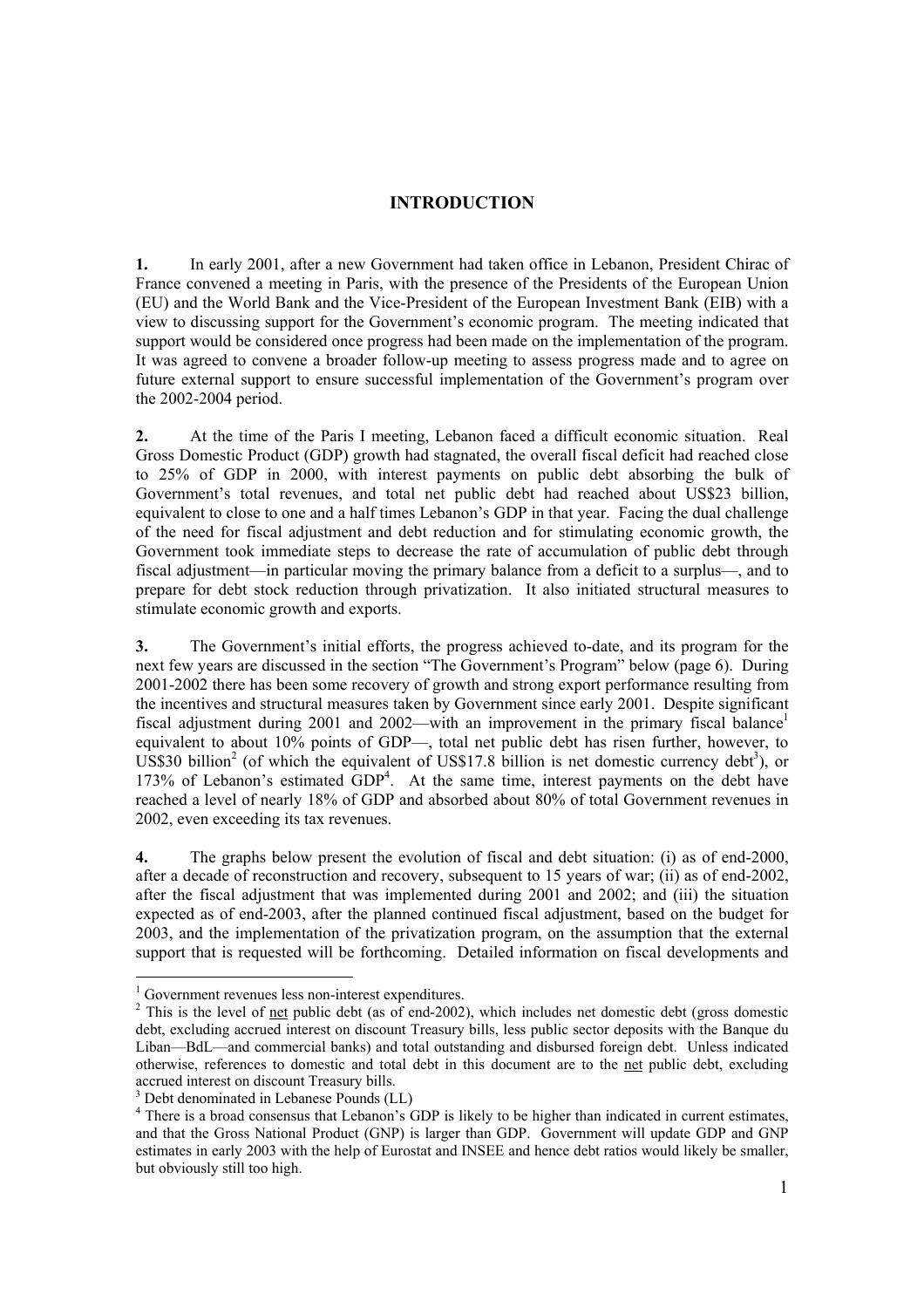debt for 2000-2003 is presented in Table 1 (page 8). The Government's program for 2003 is presented in the section "The Program for 2003 and Beyond" below (page 11).



**5.** Despite the initial progress that the Government has made with fiscal adjustment, privatization and structural reforms, sustained growth will not be achieved unless Lebanon, with external support, is able to create a virtuous cycle of lower fiscal deficits, declining debt ratios, and lower interest rates that can unleash the potential of Lebanon's private sector supported by more efficient public institutions, in the context of stable economic and social conditions. The Government is committed to its program of continued fiscal adjustment, privatization and structural reform. If the overall program was not to be successful in the absence of external support, economic and social stability in Lebanon could be undermined.

**6.** Delays in policy actions to address the evolving debt issue during the 1990s, because of political or institutional constraints, or adverse external circumstances, undoubtedly have contributed to the situation that the country finds itself in today. Nevertheless, much of its origin goes back to the particular circumstances that Lebanon faced as it sought to reconstruct after 15 years of war and civil strife, with continued occasional external hostilities throughout the 1990s. This background is provided in the section "Indebtedness after a Decade of Reconstruction and Recovery" below (page 3) to set the stage for today's situation and the proposed Government response for which it seeks external support on the occasion of the Paris II Meeting.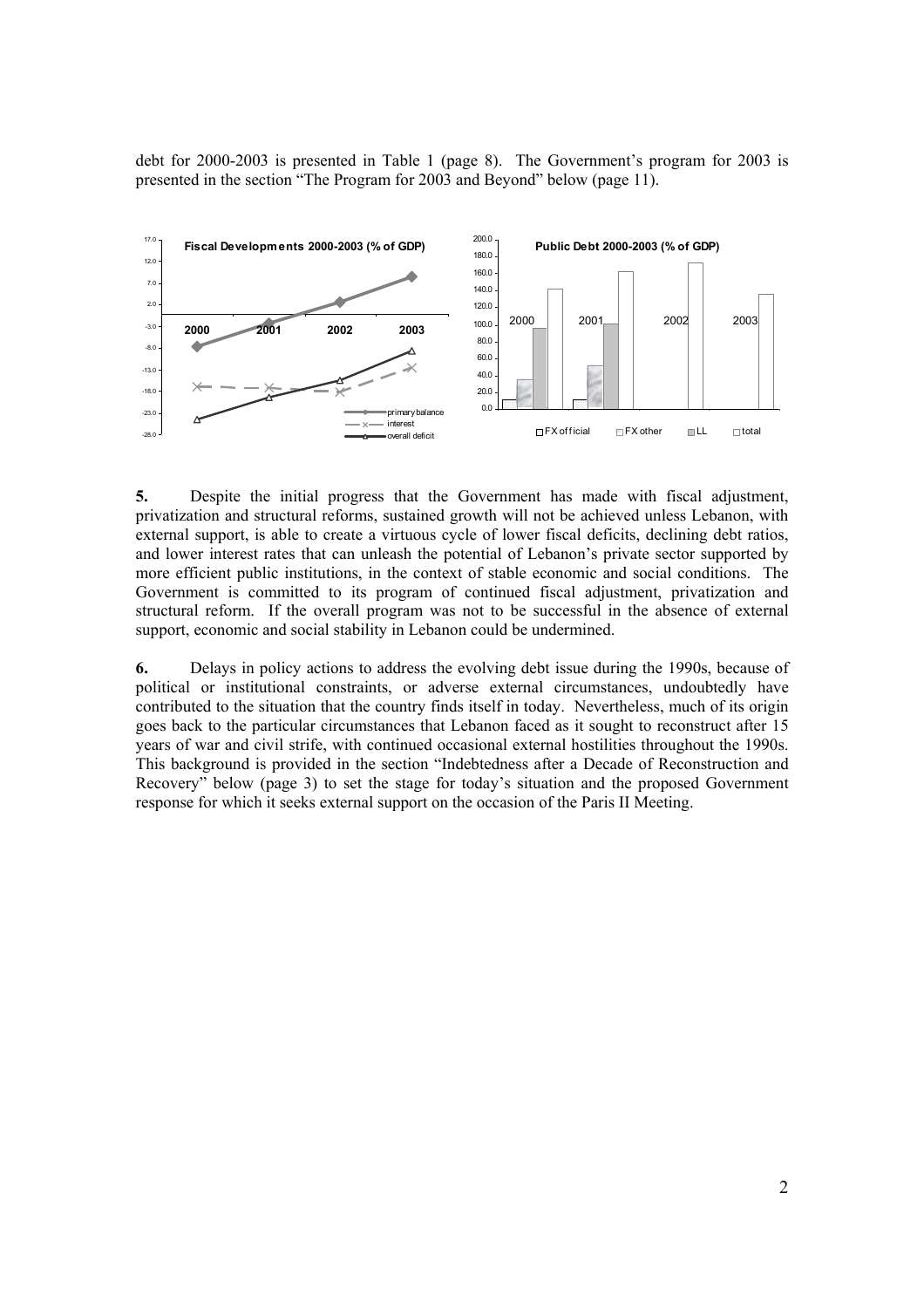## **INDEBTEDNESS AFTER A DECADE OF RECONSTRUCTION AND RECOVERY**

#### **Box 1 Lebanon 1990: After Fifteen Years of War**

In the early 1990s, Lebanon faced the multiple challenges of post-war reconstruction and economic stabilization after fifteen years of war and civil strife. The hostilities had left massive destruction of infrastructure and housing, displacement of population and weakened institutions:

- Damage to physical assets was estimated, by the United Nations, at US\$25 billion—with much of the physical infrastructure destroyed or inoperative
- A quarter of the population was displaced, with their houses destroyed, and one in five Lebanese—many professionals and skilled workers—left the country
- Public institutions were severely weakened

.

• Per capita income—at the level of Portugal in 1974—had fallen by two-thirds in real terms by 1990 and stood at US\$1000—one seventh of Portugal's

**7.** Initial circumstances were not conducive to rapid reconstruction. Domestic conditions were chaotic as national reconciliation took hold and the regional situation remained highly unsettled. With a revenue base and institutional capacity that had been eroded after 15 years of war, and limited external support, Government initially relied heavily on domestic currency financing for its expenditures, with increased recourse to monetary financing in the course of 1992. By late 1992 (before major reconstruction had even started), total public debt already stood at the equivalent of 40% of GDP. This was the background to the severe economic instability in that year with sharp exchange rate fluctuations and inflation at triple digit levels.

**8.** To address the unstable situation that had evolved in 1992, a new Government that took office in late 1992 adopted exchange-rate based stabilization policies that helped restore confidence, caused a rapid decline in the rate of inflation to single digit level by 1994, and encouraged private capital inflows. The reconstruction program took off in earnest in 1993. The Government's initial National Emergency and Reconstruction Program (NERP), initiated with support from external donors, was expanded into a broader and larger program for reconstruction and infrastructure expansion in 1994 as Lebanon sought to reposition itself as an international economic and services center in the Arab region that had increasing prospects of prosperity based on developments ongoing at the time. The Government's program focused in particular on rehabilitating, reconstructing, and expanding infrastructure with a view to providing the basis for the private sector to lead the reemergence of Lebanon as a regional hub for trade and services and a link between the region and Europe.

**9.** In addition, in the aftermath of the war, the Government took on the task of investing in social peace, taking care of the incorporation of the war militia, and providing for resettlement and social assistance to the displaced, many of whom could not return to their homes as a result of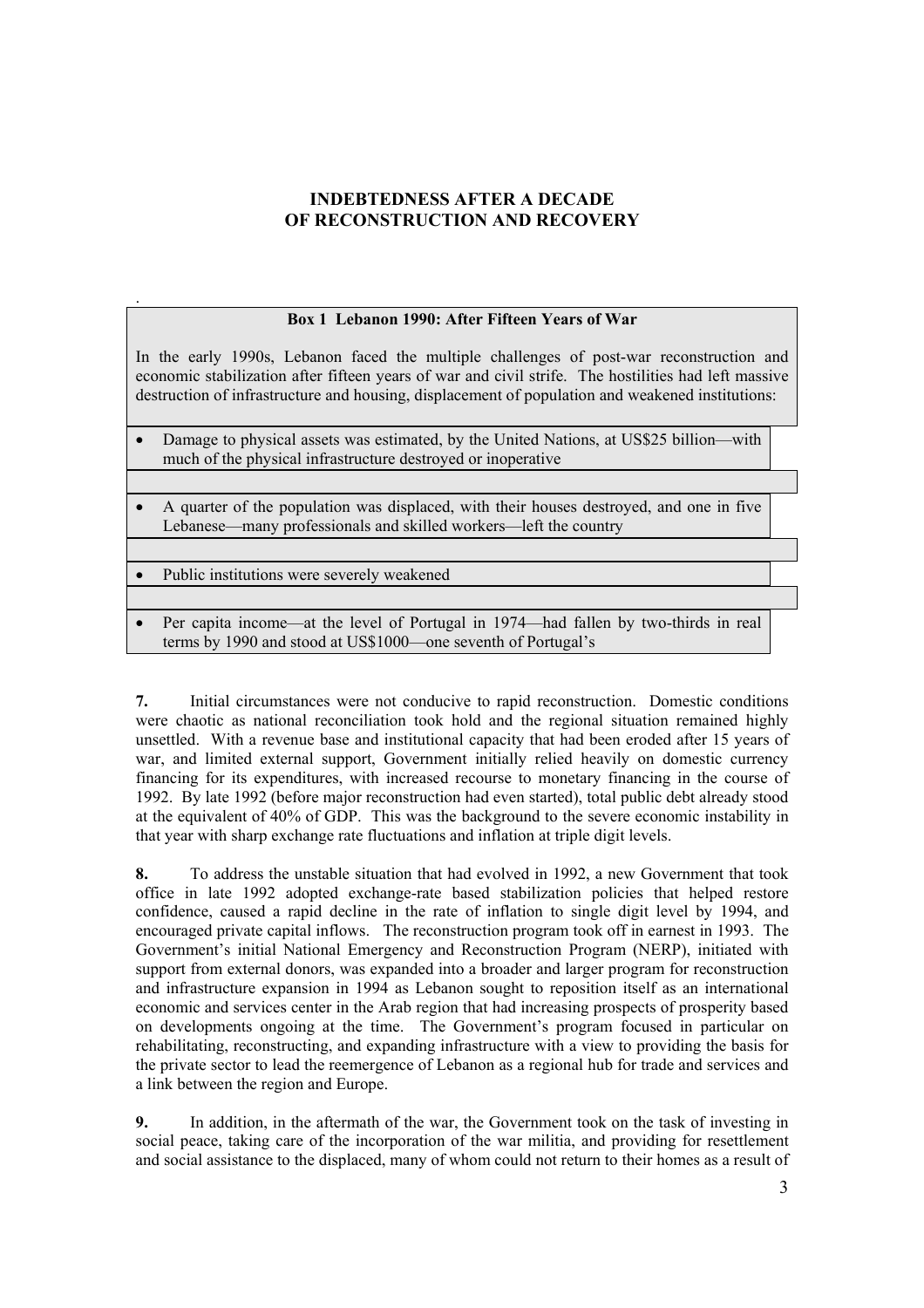the continued occupation of the South. At the same time, regional security conditions remained unsettled throughout the 1990s, requiring expenditures for security as well as the repair of damages that were caused by bombings, particularly on the occasion of the major Israeli attacks in 1993 and, again, in 1996 and 1999. On the latter occasions, part of the rehabilitated infrastructure was again destroyed or damaged.

**10.** As domestic normalization took hold and rehabilitation and reconstruction took off, there were great expectations in Lebanon for sizable external support in the form of grants for the reconstruction program to supplement the role of the Lebanese Diaspora in reviving Lebanon's private sector. In the event, the magnitude of the support, while important, fell far short of those expectations, and was mainly in the form of soft loans from the countries and institutions of the Gulf Coordination Council (GCC) and Europe, and loans from international financial institutions. Undoubtedly, some of this was a consequence of the emergence of other priorities that arose in the region for potential donors from 1990 onwards and the absence of progress on a comprehensive settlement, beyond Lebanon's control. The shortfall in external funding was compounded by Lebanon's failure to rapidly utilize the support that was provided (mainly in the form of project-specific loans for the NERP from GCC funds and countries, European institutions and a number of EU countries, and the World Bank) as the weak public institutions often found it difficult to meet the requirements associated with these loans.

**11.** Moreover, access to medium-term external loans at market terms was initially limited, even though Lebanon had a solid track record of meeting its external debt obligations throughout its history, even at war times, during the darkest days of violence, and the option of borrowing in foreign currency domestically was not available to Government at the time. Nevertheless, from 1994 onwards Lebanon was increasingly successful in tapping international capital markets, with lengthening maturities, declining spreads, and diversification of sources, but the amounts available fell short of the overall financing needs that were rising rapidly.

**12.** Finally, a greater role for the private sector in the reconstruction and expansion of infrastructure was limited by a host of factors. These included not only the absence of a appropriate legal framework and of institutions or political consensus, but also the state of the devastated infrastructure and public institutions operating it, and most importantly, the reluctance of the private sector to take on major infrastructure investments in Lebanon in the aftermath of the war, amidst continuing insecurity in the region, including bombings of infrastructure facilities. Thus, the Government undertook most of the task of restoring basic services to support private sector recovery. In the cases were public private partnerships were feasible, such as in the case of the cellular phone system, Government did proceed on this path.

**13.** Against the above background, Government initially relied heavily on borrowing in local currency in the domestic market for its overall financing requirements. The domestic currency debt had average maturities of less than a year with high interest rates as a consequence of the stabilization policies and the risk premia that investors demanded. With high cost of borrowing, the overall fiscal deficit expanded rapidly, even though as a result of the revenue effort initiated in 1993 the ratio of Government revenues to GDP had by the mid-1990s risen nearly three-fold from the post-war level. The rise in the overall fiscal deficit not only reflected the reconstruction outlays and the post-war social and security expenditures, and high interest rates on the budget's financing, but also the fiscal costs of the occasional sterilizations by the Central Bank (Banque du Liban—BdL) of short term financial capital inflows as part of the stabilization policy, in order to avoid exchange rate volatility, in particular a sharp appreciation of the currency. Thus, the stabilization policy that had major benefits in terms of confidence, capital inflows, replenishment of reserves, and price stability, had its unavoidable fiscal costs. The overall fiscal deficit reached about 20% of GDP by the mid-1990s, with interest payments absorbing about three-quarters of total revenues.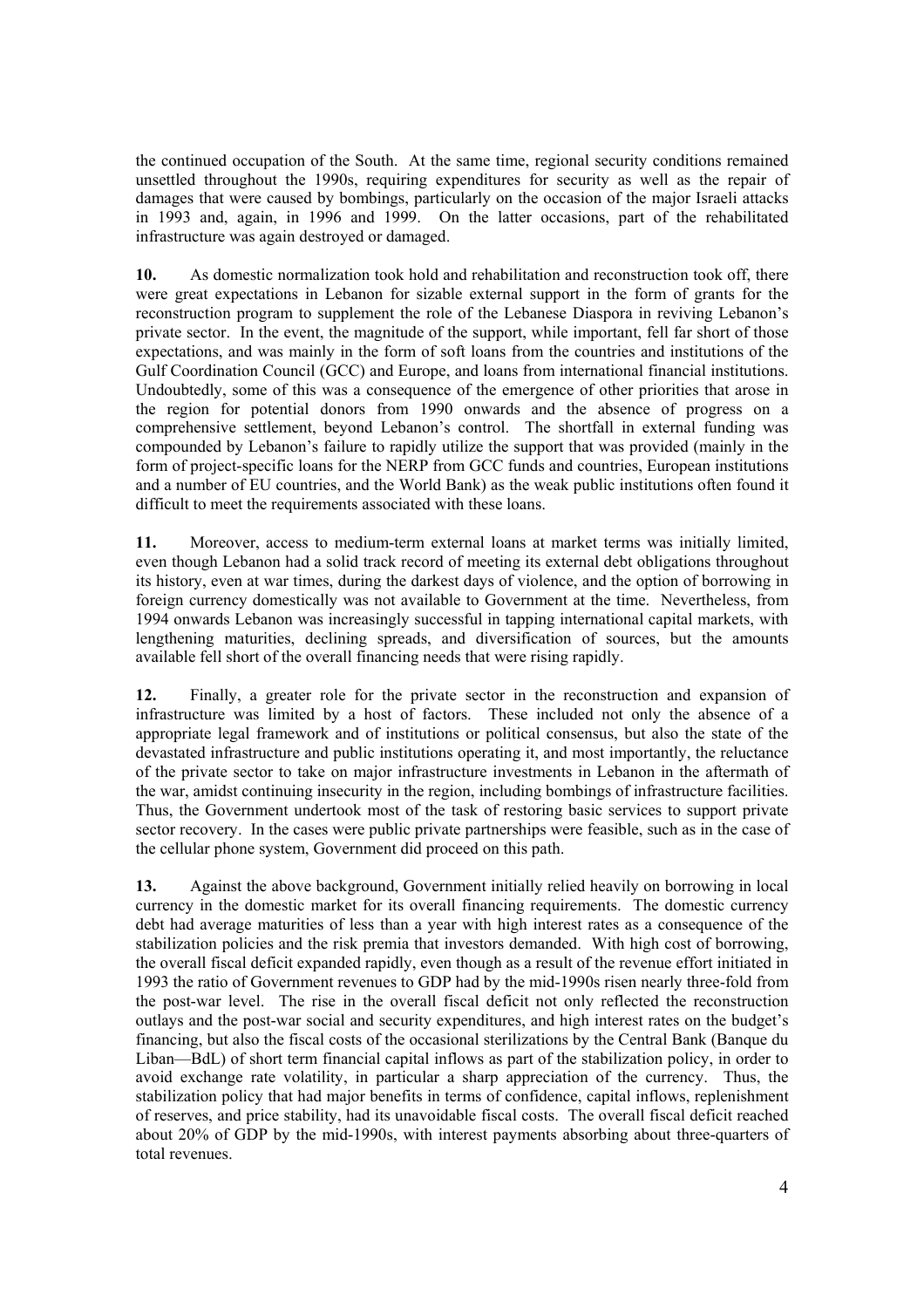**14.** With fiscal deficits rising, Lebanon's public debt increased rapidly and by 1996, total net debt stood at US\$11 billion, equivalent to about 85% of GDP, with all but about US\$2 billion in the form of local currency domestic debt. In the meantime, the reconstruction and recovery program that was underway and the stabilization policies contributed to rapid economic recovery, with real GDP increasing to about 80% over its 1990 level by 1996, with a per capita income of around US\$3000— equivalent to about one-third of Portugal's. Indeed, the International Monetary Fund (IMF) was quoted in that year as "Lebanon has made considerable progress since 1992. Economic growth was sustained….inflation brought down…basic infrastructure restored…As a result, the economy is much better placed now to exploit its considerable potential through adjustment and reform. Looking forward, there is considerable potential for the Lebanese economy."<sup>5</sup>

**15.** During the latter part of the 1990s, Lebanon entered into a cycle of rising deficits and debt and lower growth. International developments made it increasingly difficult for Lebanon to access international capital markets, particularly in the aftermath of the East Asia financial crisis and its effects on emerging markets debt, and Government turned increasingly to borrowing domestically in foreign currency, tapping the significant pool of financial savings, including those of the Lebanese Diaspora, in the domestic banking system. With increasing concerns over rising fiscal deficits and levels of public debt, spreads on this borrowing steadily increased. The steady rise in interest cost accelerated the increase in the level of fiscal deficits and debt

#### **Box 2 Lebanon 2000: After Ten Years of Reconstruction and Recovery**

By 2000, Lebanon's war-damaged physical infrastructure had been substantially rehabilitated and reconstructed, although new rehabilitation challenges evolved with the liberation of the occupied South. Public services were operating, basic education and health care was being provided, internal security was fully restored, and the displaced had returned to their homes. Real GDP had about doubled from the post-war level.

However, after the rapid growth during the first half of the 1990s, the economic situation had worsened in the latter part of the decade. The overall fiscal deficit had reached close to 25% of GDP in 2000, with even the primary balance (revenues less non-interest expenditures) in deficit (by 7.5% of GDP), Lebanon's total public debt had risen further to US\$23 billion (or close to one and a half times Lebanon's GDP), real GDP had stagnated, and per capita real income had declined. Private sector confidence was at low levels and private investment was depressed, in part because of the effect that the fiscal deficits and public debt accumulation had on availability of credit and domestic interest rates. It was against the background of worsening trends that Government set out in late 2000 to develop a comprehensive strategy to resolve the debt dilemma through a sustained domestic effort with external support, and that the Paris I Meeting took place in early 2001.

 <sup>5</sup> From a World Bank publication on Lebanon (September 1996)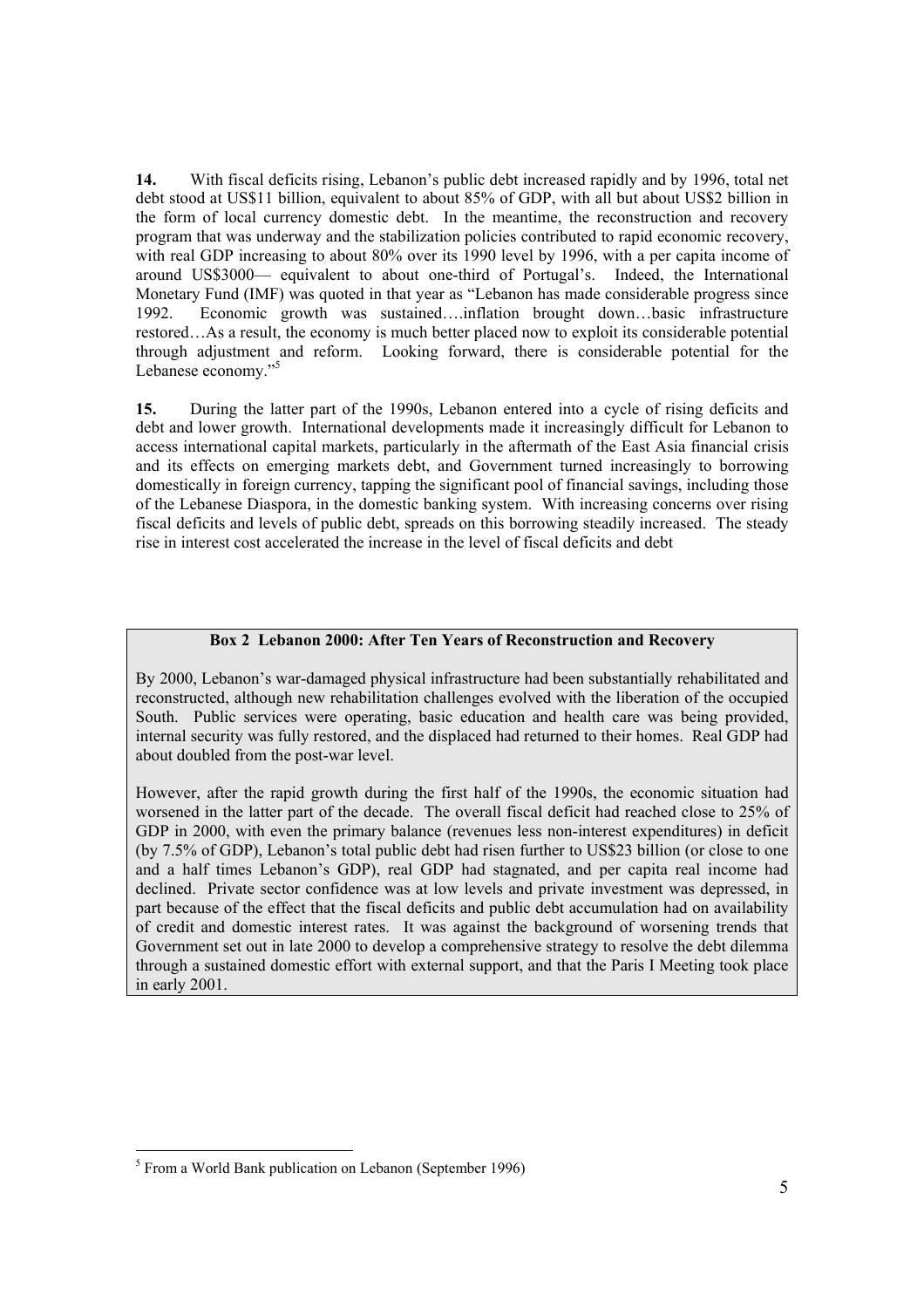#### **THE GOVERNMENT'S PROGRAM**

**16.** *Introduction.* Government initially faced a dilemma with respect to fiscal adjustment in the context of a stagnating economy, and declines in per capita real income. With an economy drifting into a recession, and thus threatening the already narrow Government revenue base, and stagnating exports in 2000, Government took a number of fiscal stimulus measures to revive domestic production and exports, and also initiated structural reforms aimed at further liberalizing and deregulating the economy. At the same time it began to develop a program for medium term fiscal adjustment and privatization so as to reverse the trend of rising public debt. The Government's program was presented on the occasion of the Paris I Meeting (see Annex II: Paris I Meeting—A Matrix of Structural Reforms), during which it was agreed that external support would be considered once Lebanon had demonstrated progress in the implementation of its program. Progress made during 2001-2002 and the Government's program for 2003 and beyond are presented below.

#### **PROGRESS MADE DURING 2001-2002**

**17.** *Fiscal adjustment.* On the revenue side, the fiscal measures taken in late 2000 to stimulate the stagnating economy and exports included a targeted reduction in import duty rates. Since customs revenues accounted for more than half of tax revenues in 2000 (and about onethird of total revenues), tax revenues rose only modestly in 2001, with increases in income taxes offsetting the decline in customs revenues. Government overall revenues declined by about 2% in 2001, as non-tax revenues were also lower because of the weak economy. The lowering of duty rates was not only aimed at reviving a stagnating economy, but was also consistent with the overall objective of relying relatively less on international trade related taxes for fiscal purposes, and improving the efficiency of domestic production, in line with undertakings envisaged under the international agreements that were being prepared, in particular the Association Agreement with the EU. During the first three quarters of 2002, however, total revenues rose at a rate of about 28%, with a major contribution from the Value Added Tax (VAT) that was introduced in early 2002, after careful administrative preparation in the course of 2001. As a result, the revenue to GDP ratio has risen from 19.2% of GDP in 2000 to 22.3% in 2002 to-date, with the ratio of tax revenues to GDP rising from 11.9% in 2000 to 15.4% in 2002.

**18.** Fiscal adjustment in 2001 was achieved primarily through strict control over non-interest expenditures. Despite the need for fiscal outlays to address critical needs in the South after its liberation in 2000, and selective incentives to stimulate the stagnating economy and exports, overall non-interest expenditures were as much as 22% lower in 2001 than they had been in the previous year. Part of this outcome reflected a spillover of expenditures against the 2001 budget and some delayed payments to private contractors into 2002. However, even without this, the reduction in expenditures in 2001 would still be sizable. Moreover, despite the spillover of expenditures from 2001 and the payment of the end-2001 arrears during 2002, the ratio of noninterest expenditures to GDP is expected to be further reduced to less than 20% of GDP in 2002, from more than 27% of GDP in 2000.

**19.** The fiscal adjustment during 2001 and the first three quarters of 2002, as measured by the primary fiscal balance, amounted to the equivalent of 9.8% points of GDP, with the primary balance moving from a deficit of 7.6% of GDP in 2000 to a surplus of 2.2% in 2002 to-date (and an estimated 2.6% for the year as a whole). This is well in line with the Government's target of a 20% points cumulative fiscal improvement over a five year period, with frontloading. The reduction in the overall fiscal deficit was somewhat smaller than the improvement in the primary balance as interest payments rose further from 17.0% of GDP in 2000 to an estimated 18.1% in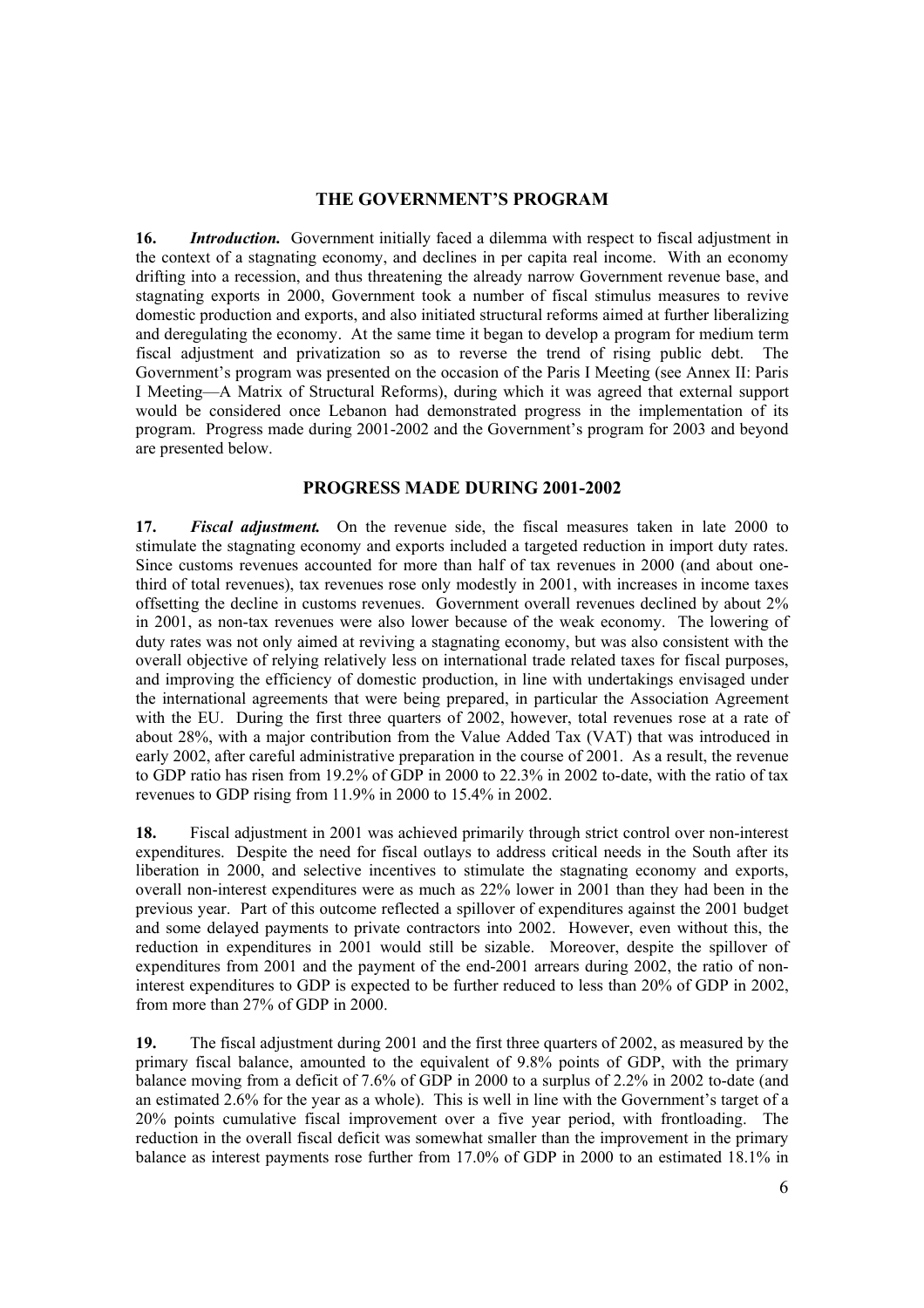2002, even though average rates on outstanding debt moderated somewhat with a further shift from domestic currency debt to US\$ denominated debt, within the limits that existed. For 2002 as whole, the overall fiscal deficit is estimated at  $15.6\%$  of GDP<sup>6</sup>, or about 9% points below the 2000 level. The actual fiscal performance in 2001 and 2002 exceeded the targets envisaged in the informal Medium Term Economic Framework that had been developed in collaboration with the IMF 2001 Article IV Consultations mission.

**20.** The improvements on the revenue side are a result of a range of revenue measures. By far the most important recent development was the introduction of the VAT (at a rate of 10% on goods and services, with few exemptions), which accounts for a significant part of the increases in revenue in 2002, as well as the increases envisaged for 2003. Taxes on income and profits in 2002 are expected to be up by 60% over the 2000 level, in part as a result of tax audits of large tax payers carried out in 2001 and the tax regularization law that was adopted in 2001. Gasoline taxes were raised three times during 2001-2002 and this year are yielding 50% more than in 2001. The results on the revenue side are also a reflection of the institutional strengthening that has taken place in the area of tax administration, including the establishment of automated customs and land registration administrations, and a widening of the income tax base and a strengthening of tax administration.

**21.** The efforts to reduce Government expenditures also reflected the results of the initial structural measures taken to rationalize public sector employment and redefine the role of the state. The Government's television station, Tele-Liban, and the national airline, MEA, were restructured, with layoffs totaling about 2000 staff. Surplus employees in a number of public institutions are being redeployed to fill civil service vacancies elsewhere. At the same time, basic legislation is being updated to modern standards to improve public sector efficiency and transparency. A new public accounting law, which streamlines budgetary procedures and strengthens treasury controls, and a new procurement law, which would establish a public procurement regime based on international standards, were approved by Cabinet and are now before Parliament. The major reduction in the role of the public sector that is envisaged by Government underlies the privatization drive that is now underway (see paragraph 25 below).

**22.** Major improvements in the performance of the public power company (Electricité du Liban—EdL), which now covers its operating costs before debt service, contributed to the fiscal outcome for 2002 and facilitates the planned privatization. The focus of the company's new management has in particular been on improving revenue collections, with the installation of new meters and inspection of existing ones, resulting in revenues increasing by close to 40% over last year. The privatization of EdL and other public companies now planned for 2003 and beyond will also play a key role in reducing the stock of public debt.

**23.** *Public debt*. With the overall fiscal deficit still at high levels, driven in large part by very high levels of interest payments, the accumulation of debt continued, albeit at a somewhat slower rate. Whereas financing during the latter part of the 1990s had relied heavily on intermediation of the deposits of the domestic banking system, a considerable part of which is held by the Lebanese Diaspora, this pool of domestic financial savings (amounting to about twice the level of Lebanon's annual GDP), became increasingly difficult to tap during 2001 and the first half of 2002, and, instead, the Central Bank increasingly provided resources to the Government for the financing of its deficit.

 <sup>6</sup> The overall fiscal deficit includes the operations of public enterprises and municipal finances. The overall public sector deficit for 2002 is about 0.8% of GDP lower than the fiscal deficit, equivalent to the surplus of National Social Security Fund (NSSF).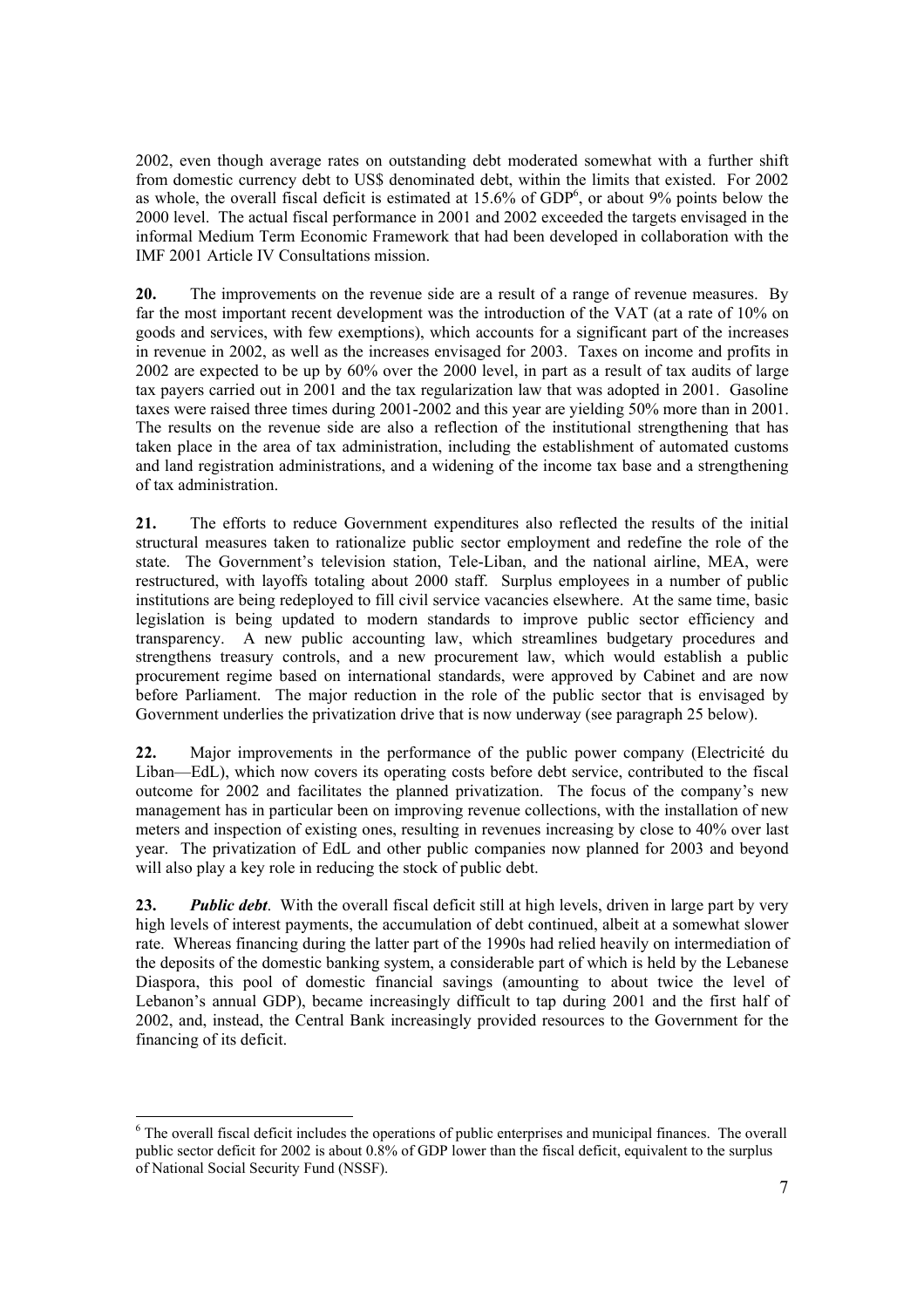| Table 1 Fiscal Developments and Public Debt 2000-2002 and Budget 2003 |             |             |                            |                 |            |
|-----------------------------------------------------------------------|-------------|-------------|----------------------------|-----------------|------------|
|                                                                       | 2000        | 2001        | 2002                       | 2002            | 2003       |
|                                                                       |             |             | Jan-Sep                    | <b>Estimate</b> | Projected  |
|                                                                       |             |             | <b>Fiscal Developments</b> |                 |            |
| % of GDP                                                              |             |             |                            |                 |            |
| Revenues and grants                                                   | 19.6        | 18.7        | 22.3                       | 22.3            | 23.7       |
| <b>Tax Revenue</b>                                                    | 11.9<br>7.3 | 11.8<br>6.7 | 15.4<br>6.9                | 15.6<br>6.7     | 16.1       |
| Non-tax Revenue<br>Grants                                             | 0.4         | 0.1         | 0.0                        | 0.0             | 7.6<br>0.0 |
|                                                                       |             |             |                            |                 |            |
| Expenditures                                                          | 44.2        | 38.1        | 36.9                       | 37.9            | 32.4       |
| Non-Interest                                                          | 27.2        | 20.9        | 20.1                       | 19.7            | 19.5       |
| Interest                                                              | 17.0        | 17.2        | 16.8                       | 18.2            | 12.6       |
|                                                                       |             |             |                            |                 |            |
| <b>Primary Balance</b>                                                | $-7.6$      | $-2.3$      | 2.2                        | 2.6             | 4.2        |
| <b>Overall Deficit</b>                                                | $-24.6$     | $-19.4$     | $-14.6$                    | $-15.6$         | $-8.4$     |
|                                                                       |             |             |                            |                 |            |
|                                                                       |             |             | <b>Public Debt</b>         |                 |            |
| US\$ billion                                                          |             |             |                            |                 |            |
| Domestic Currency Debt (net) <sup>a</sup>                             | 15.7        | 16.8        | 17.3                       |                 |            |
| Domestic Currency Debt (gross)                                        | 17.4        | 18.1        | 18.6                       |                 |            |
| <b>Banks and Private Sector</b>                                       | 14.5        | 11.9        | 12.7                       |                 |            |
| <b>Public Sector</b>                                                  | 3.0         | 6.2         | 5.9                        |                 |            |
| <b>BdL</b>                                                            | 1.1         | 4.1         | 3.8                        |                 |            |
| Other                                                                 | 1.8         | 2.0         | 2.1                        |                 |            |
| <b>Public Sector Deposits</b>                                         | $-1.7$      | $-1.3$      | $-1.3$                     |                 |            |
| Foreign Currency Debt                                                 | 7.5         | 10.3        | 12.3                       |                 |            |
| <b>Official Creditors</b>                                             | 1.7         | 1.8         | 1.8                        |                 |            |
| Other <sup>b</sup>                                                    | 5.8         | 8.5         | 10.5                       |                 |            |
| Total Public Debt (net), incl. accr. interest                         | 23.2        | 27.0        | 29.6                       | 30.7            | 25.0       |
| Total Public Debt (net) <sup>c</sup>                                  |             |             |                            | 30.0            | 24.7       |
| $%$ of GDP                                                            |             |             |                            |                 |            |
| Domestic Currency Debt (net)                                          | 95.7        | 100.8       | 100.9                      |                 |            |
| Foreign Currency Debt                                                 | 45.9        | 61.6        | 71.9                       |                 |            |
| o/w Official Creditors                                                | 10.6        | 10.6        | 10.7                       |                 |            |
| Total Public Debt (net)                                               | 141.6       | 162.4       | 172.8                      | 173.0           | 135.8      |
|                                                                       |             |             |                            |                 |            |
| Composition (%)<br>Domestic Currency Debt (net)                       | 67.6        | 62.1        | 58.4                       |                 |            |
| Foreign Currency Debt                                                 | 32.4        | 37.9        | 41.6                       |                 |            |
| o/w Official Creditors                                                | 7.5         | 6.6         | 6.2                        |                 |            |
| Total Public Debt (net)                                               | 100.0       | 100.0       | 100.0                      |                 |            |

(a) The net domestic debt equals gross domestic debt less Government deposits with the BdL and commercial banks. It includes accrued interest on discount Treasury bills.

(b) This includes about US\$1.0 billion in Eurobonds held by BdL at end September 2002

(c) Excluding accrued interest on discount Treasury bills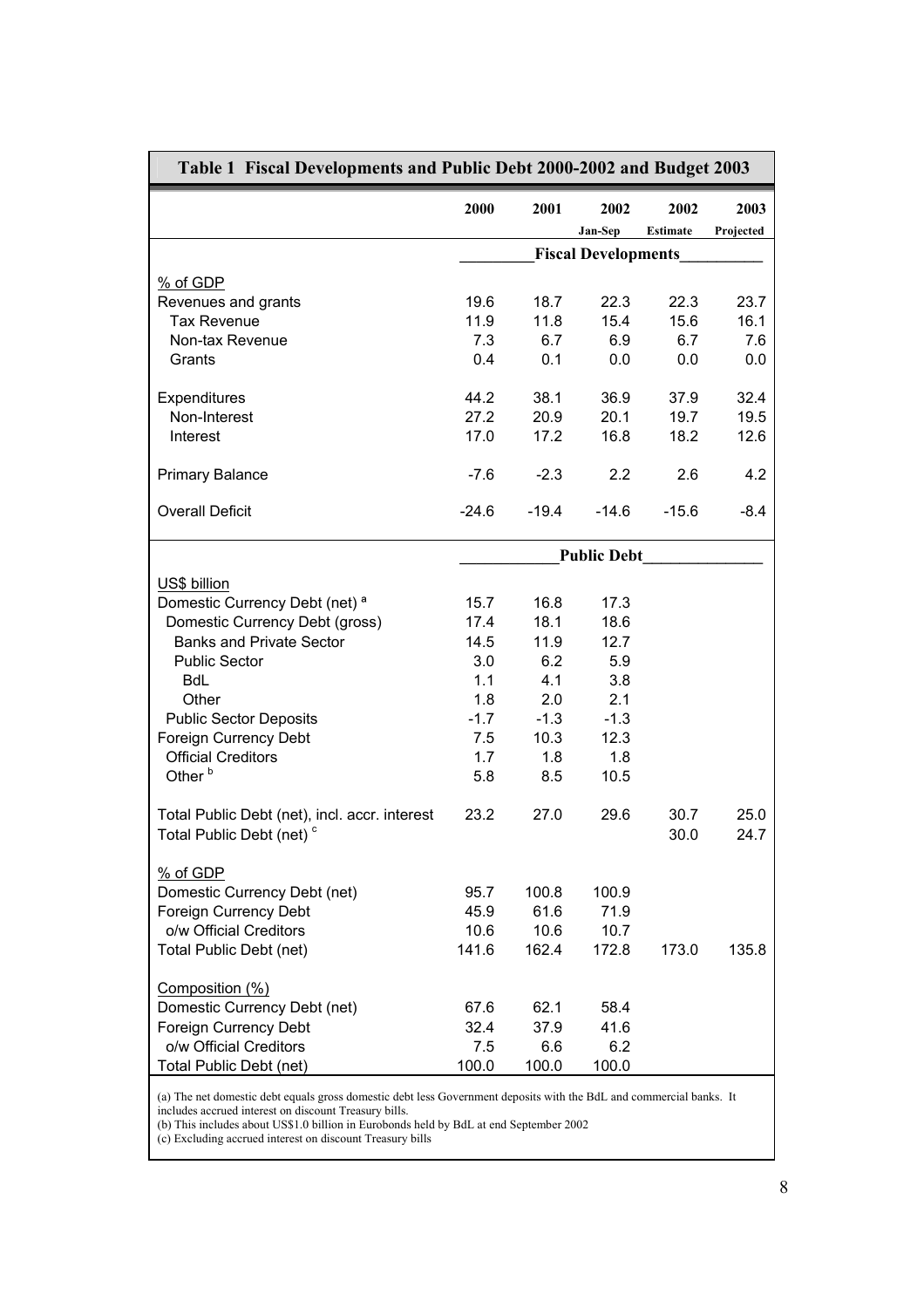**24.** Total net debt outstanding is projected at the equivalent of US\$30 billion at end-December 2002 (equivalent to 173% of GDP). This includes debt held by public institutions in amount of US\$5.8 billion equivalent gross, or US\$4.8 billion net<sup>7</sup>, so that the net consolidated public sector debt is about US\$25.2 billion, or 145% of GDP at end-December 2002. Net domestic currency debt, at the equivalent of US\$17.8 billion, represents about 60% of total debt, and foreign currency debt amounts to US\$12.2 billion. The latter amount includes both debt owed to Lebanese residents and resident financial institutions, and outstanding and disbursed public debt owed to foreign creditors. Debt owed to foreign creditors, i.e. external public debt as normally defined, is still relatively modest, accounting for a little over one-third of the total foreign currency debt. Of this amount, only US\$1.8 billion represents outstanding debt to official creditors (multilateral and bilateral). In the meantime, at current levels, interest payments on the public debt are absorbing the bulk of Government revenues (and exceed all of tax revenues), indicating the need to both reduce the stock of debt and the cost of servicing it.

**25.** *Privatization*. Government has set out to undertake a major program of corporatization and privatization of public infrastructure to bring about a reduction in the stock of debt, as well as improvements in efficiency of operations, that will also have a positive fiscal effect (by reducing Government outlays for infrastructure operations and investment or increasing net contributions to the budget) and will reduce the cost of services to business. This program will also lay the basis for a deepening of Lebanon's capital markets. Reflecting an evolving national consensus, and recognizing the need for privatization as an integral part of a comprehensive effort to address an increasingly difficult fiscal and debt situation and of a viable growth strategy, Parliament had adopted a framework privatization law in 2000 that formed the basis for developing sector specific laws to underpin specific privatization operations in various sectors. The law provided for the establishment of a Higher Privatization Council, in the Office of the Prime Minister. The Council became operative in 2001. Three specific laws were enacted in 2002 to set the stage for privatization of two existing cellular phone systems, to corporatize and privatize the fixed line telecommunications, and to corporatize and privatize the power sector. These two sectors represent by far the largest components of public infrastructure, other than roads, in terms of assets. Both laws provide for the establishment of regulatory bodies for the respective sectors.

**26.** Preparation for privatization in two key sectors—telecommunications and power—, with the help of international investment banks and financial and legal advisors, are thus well underway by now. The specific privatization plans and next steps and timetable are discussed in the Section on the "Program for 2003 and Beyond" below. As mentioned above, Government has already implemented a program of restructuring of the national airline, providing the basis for attracting a strategic investor. Preparations are also underway for legislation to support privatization in the water and waste water sectors, through concessions, following the consolidation of the sector which established four regional companies from as many as 21 entities existing before. In the case of ports and the Beirut Airport initial preparations are underway for privatization through concessions. Finally, legislation has been adopted in 2002 that authorizes the establishment of special accounts for privatization proceeds, which, in accordance with the 2000 framework privatization law, can be used exclusively for purposes of debt reduction. The same legislation also authorizes Government to establish special accounts for certain revenues to be used for securitization, and for the receipt of loans to be used solely for debt payment and servicing.

 $\overline{\phantom{a}}$  $^7$  This includes both LL and US\$ denominated debt, held by the BdL, the NSSF, and the National Deposit Insurance Fund (NDIF).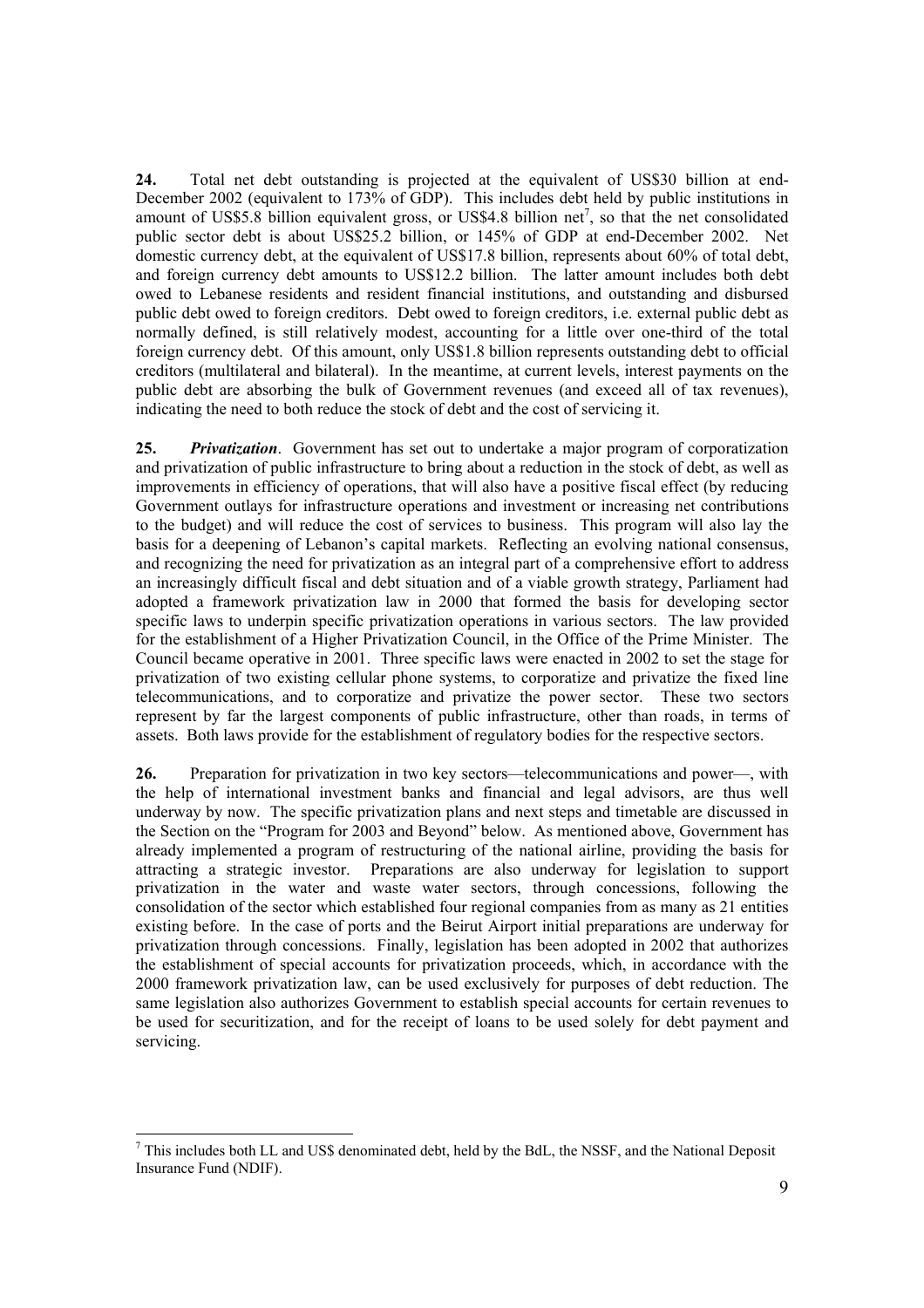**27.** The stage has thus been set for privatization to make a significant contribution to the resolution of the current debt dilemma. Yet, the combined effects of the major fiscal adjustment together with the comprehensive infrastructure privatization program that is underway will not be sufficient by themselves to reverse the current cycle of fiscal deficits, rising debt and slow growth, into a virtuous one of declining debt, lower interest rates and growth. Such growth would be underpinned by the structural reforms that the Government is undertaking.

**28.** *Structural Reforms.* The privatization strategy aims not only to reduce the current stock of debt and help achieve the fiscal adjustment targets, but is also to improve the reliability and quality of provision of public services and reduce costs through increased efficiency of operations. As such, it is an integral part of the Government's broader program of structural reforms, which are aimed at promoting growth by further liberalizing the economy, in particular trade, modernizing the legal framework for production and trade, and removing administrative obstacles and disincentives. These reforms are expected to reduce the cost of doing business and hence improve competitiveness of the economy.

**29.** The reforms focus in particular on promoting exports of goods and services. While Lebanon has traditionally had an open economy, the legal framework, dating from the 1950s and 1960s, had become outdated. In addition to membership in the Greater Arab Free Trade Area— GAFTA (since 1997), in early 2002 Lebanon entered into an Association Agreement with the EU, which, as part of a broader partnership and program of cooperation, provides for free access of Lebanon's industrial exports, most agro-industrial exports and a large number of agriculture exports. In view of the difficult fiscal situation, the EU granted a five-year grace period on the dismantling of Lebanese tariffs (in any event, most categories of imports—86% of the number of all items—have rates of 0 and 5% only). At the same time Lebanon is advancing towards membership of the World Trade Organization (WTO), with the first Working Party meeting held in Geneva in October 2002 and membership now expected in late 2003. These agreements are being underpinned by an updating of legislation, including a WTO-compatible customs law that came into effect in December 2000, and trade liberalization measures, including the introduction of an open skies policies in late 2000, liberalization of oil products in early 2002 and the planned liberalization of pharmaceutical imports and elimination of exclusive agencies for which draft laws are now in Parliament. Further legislation now under preparation includes a competition law, a law on licensing procedures to streamline trade licensing and abolish ad-hoc administrative requirements, a consumer protection law, and further legislation required in connection with WTO accession.

**30.** In order to promote private investment, and in particular to attract more foreign investment, an investment promotion law was adopted in 2001 that establishes a one-stop agency for investors and selective tax incentives, while another law eased limitations on foreign ownership of land. The adoption of strict new law for fighting of money laundering in 2002, enhanced the international standing of Lebanon's banking system, and encourages bona-fide foreign financial investments. With a view to reducing labor cost and enhancing formal employment creation, employer's contributions to the NSSF were reduced in 2001 from 38.5% to 23.5%. Government subsidies for production and trade, at low levels overall, have been reoriented to enhance their impact. While subsidies for sugar beet production were abolished, selective and transparent subsidies are being provided for reducing transportation cost of fresh produce exports, and lowering interest rates, particularly for small and medium size enterprises (SMEs), complemented with a guarantee scheme to facilitate their access to bank financing. These subsidy measures must been seen as temporary as the structural reform measures lead to a reduction in the cost of doing business in Lebanon. The structural reform measures, which are summarized in Annexes I and II, have already had positive effects, but their full impact on growth will be not be felt as long as the issue of the public debt overhang with its consequent effects on private investment is not resolved with external support.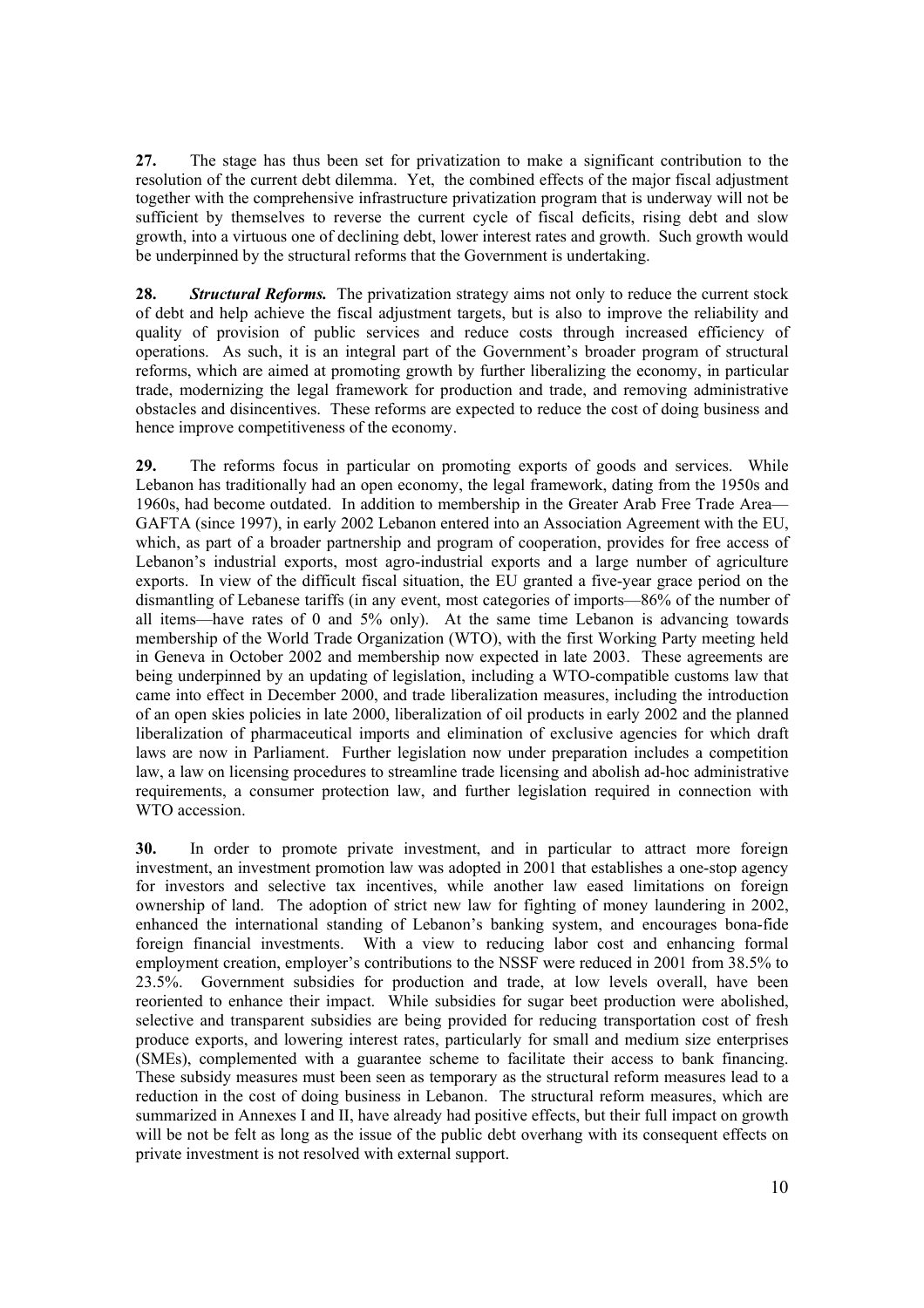**31.** *Growth and Exports.* The incentives that Government introduced in late 2000 and the reforms undertaken during 2001 and 2002 to stimulate growth and exports have helped to reverse the downward trends. While overall growth has remained modest— with real GDP growth of about 2% in 2001 and 2002—, export performance has been encouraging, with exports increasing by 25% in 2001, despite a weak international economy following the nine-eleven events, and at a rate of 19% during 2002 to-date.

**32.** Although exports grew from low levels, the increases registered over the past two years (in the context of a sluggish world economy) suggest that Lebanese exports can be competitive provided structural constraints are addressed, as Government is committed to doing. In this context, the Association Agreement with the EU that was concluded in early 2002 will greatly help Lebanon realize its export potential. By far the greatest constraint now remaining to accelerated growth are the high levels of public sector borrowing which crowd-out the private sector and the high levels of interest rates that deter non-financial investments. Building on the progress that has been made during 2001-2002, the Government's program for 2003 and beyond aims at removing this key constraint to growth.

**33.** *Recent Developments*. Despite the signs of some recovery in terms of GDP growth and exports, the economic and financial situation has been difficult in 2001 and the first part of 2002. A host of factors contributed to significant pressures on BdL's international reserves and pushed interest rates on new Government debt upward. On the domestic side, delays in enacting the legislation required for the privatizations, and the increased Central Bank financing of the Government, reduced confidence that Lebanon's debt situation would be resolved notwithstanding Government's stated commitments. A number of external factors compounded the situation, including the perception that the Paris I meeting had not resulted in specific commitments to support Lebanon, as well as the 9-11 events and their immediate aftermath and impact on economies and financial markets around the world.

**34.** Since about the middle of 2002, there has been a reversal of the negative trends, resulting again from a combination of domestic and external factors, with some recovery of reserves. The fiscal outcome for 2001 and for 2002 to-date (including in particular the successful introduction of the VAT) and the enactment of legislation allowing for privatization in the telecommunications and power sectors, reflecting the national consensus that had finally evolved, demonstrated the seriousness of Government's intentions with respect to fiscal adjustment and privatization. Geopolitical developments subsequent to the 9-11 events increased the interest of regional investors in Lebanon, and the de-listing of Lebanon by the Financial Action Task Force (FATF), after the adoption of a strict new law for fighting of money laundering, enhanced the international standing of Lebanon's banking system. Finally the successful Francophone Summit in October 2002 and indications that a Paris II meeting would indeed be convened before year's end further improved market sentiment and enhanced confidence. Nevertheless, these recent trends can only be sustained if public debt levels are reduced by a combination of further fiscal adjustment, as envisaged in the 2003 budget, major privatizations and external support, as was also concluded by the recent IMF 2002 Article IV Consultations Mission (paragraph 36 below).

#### **THE PROGRAM FOR 2003 AND BEYOND**

**35.** *Introduction.* Government's strategy for addressing the debt situation reflects a major domestic effort to further increase public savings (increasing the primary surplus), while protecting expenditures for basic social services, and to reduce the stock of debt through privatization, complemented with a change in the composition of debt in order to reduce interest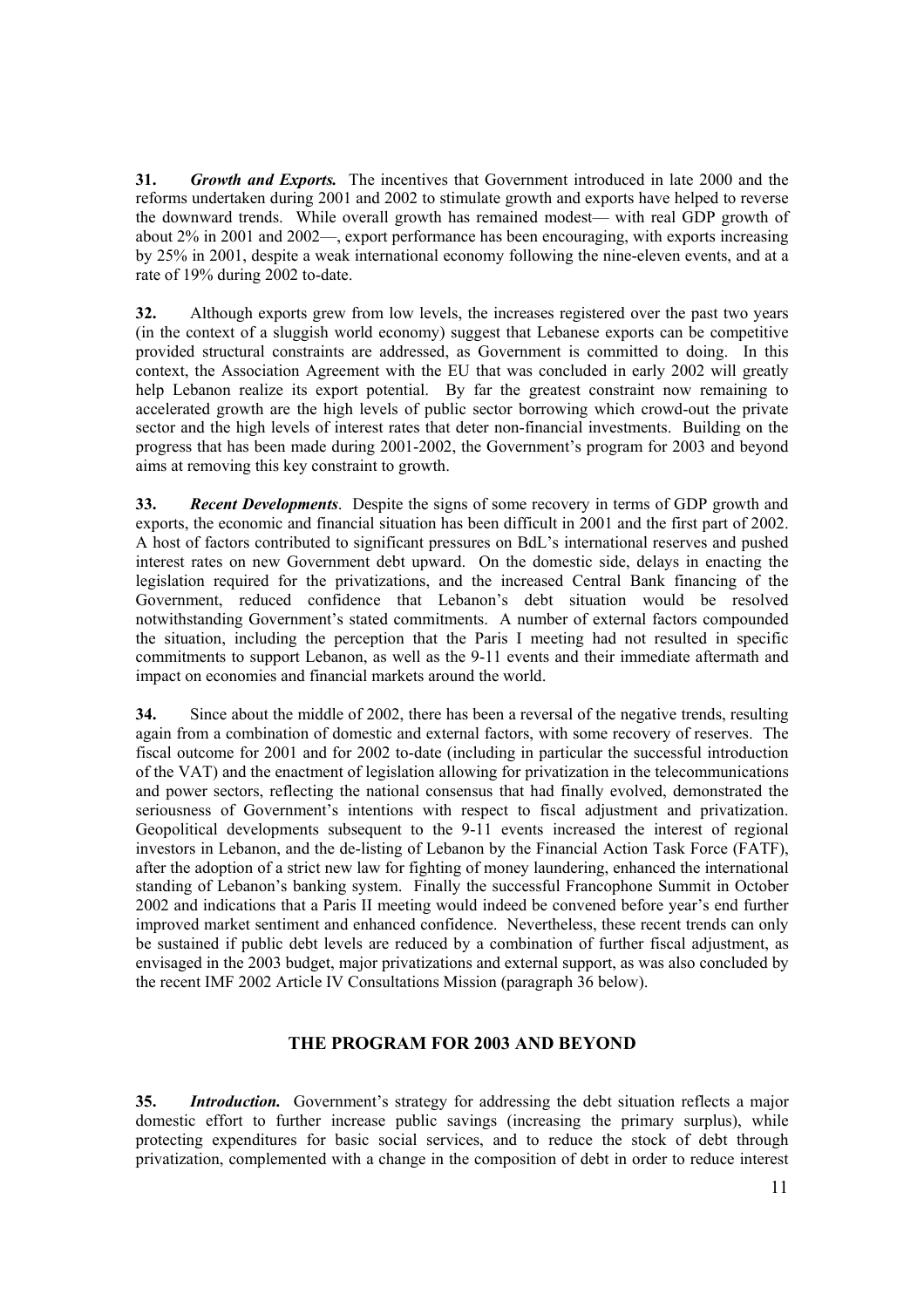rates on the public debt and domestic interest rates generally, so as to encourage private investment and growth. Lower interest rates will complement the public savings effort in brining down the overall fiscal deficit, and thus the rate of accumulation of further debt. The Government also plans further reforms to underpin a resumption of growth, which would help bring down debt to GDP ratios. Structural reforms are also aimed at improving public sector performance, which would also lead to improved utilization of external project support already committed. External support is needed to ensure reductions in the cost of servicing the debt so as to bring the rate of growth of the stock of debt remaining after privatizations to levels that are lower than the rate of GDP growth.

**36.** The IMF Article IV Consultations mission that visited Lebanon in October 2002 has reviewed recent developments and the Government's program. The mission indicated that economic performance and confidence have improved significantly in recent months. It also noted that in the absence of actions to materially reduce the stock of debt and its servicing cost, these improvements would be short-lived and trends in the economy would remain unsustainable. In this context the mission noted that privatization and external support of the type requested at the Paris II meeting would be critical to the future evolution of the economy. The illustrative five-year scenario prepared by the mission based on the Government's program (with external support) indicated a significant upfront reduction in public debt and a downward path of the public debt ratio in the medium term. The mission stressed that the Government's strategy of fiscal adjustment and privatization would lead to a viable scenario only if external support of the magnitude and type requested at the Paris II Meeting would be forthcoming. It indicated that with the domestic effort and the external support in the magnitudes envisaged, public debt would be put on a downward path, and reductions in interest rates would contribute to a sustained improvement in growth performance. It noted that a viable alternative scenario to the Government's program with external support is not available. In this respect the mission welcomed the Government's planned approach to the Paris II Meeting.

**37.** *Fiscal Adjustment.* As mentioned above, the Government has set out to undertake a major fiscal adjustment, resulting thus far in an improvement in the primary fiscal balance by about 10% points of GDP since 2000. For 2002 as a whole the overall fiscal deficit is estimated at 15.6% of GDP, comprising a primary surplus of 2.6% of GDP and interest payments of 18.2% of GDP.

**38.** The budget for 2003 that has already been submitted to Parliament is an austerity budget that envisages a further 11% increase (from the estimated actual 2002 level) in Government total revenues, and a further reduction in the ratio of non-interest expenditures to  $GDP<sup>8</sup>$ . Expenditures are being reduced across the board, except for social sectors expenditures so as to protect those most affected by the worsening of the economic situation in recent years.

**39.** As in other countries, raising revenues in the context of slow economic growth is not an easy task, and it is compounded in the case of Lebanon by the inability to rely on additional import duties because of the commitments made in the context of the Association Agreement with the EU, and the high level of international oil prices which initially limits the scope for raising taxes on petroleum products beyond the increases already effected during 2001 and 2002. Nevertheless, with the full implementation of the VAT for the whole year in 2003, the effects of the income tax measures taken in 2001 and 2002 and the improved administrative and collection

  $8 \text{ The Government's budget does not include certain revenues and expenditures (e.g., expenditures by the$ Council for Development and Reconstruction—CDR—that are funded by external project loans).

However, unless indicated otherwise, all references to revenues and expenditures in this document are to total revenues and expenditures (both budget and non-budget) as per definitions used in the IMF's Article IV Consultations Reports. The targets for fiscal adjustment and the various fiscal ratios are based on this comprehensive coverage of revenues and expenditures.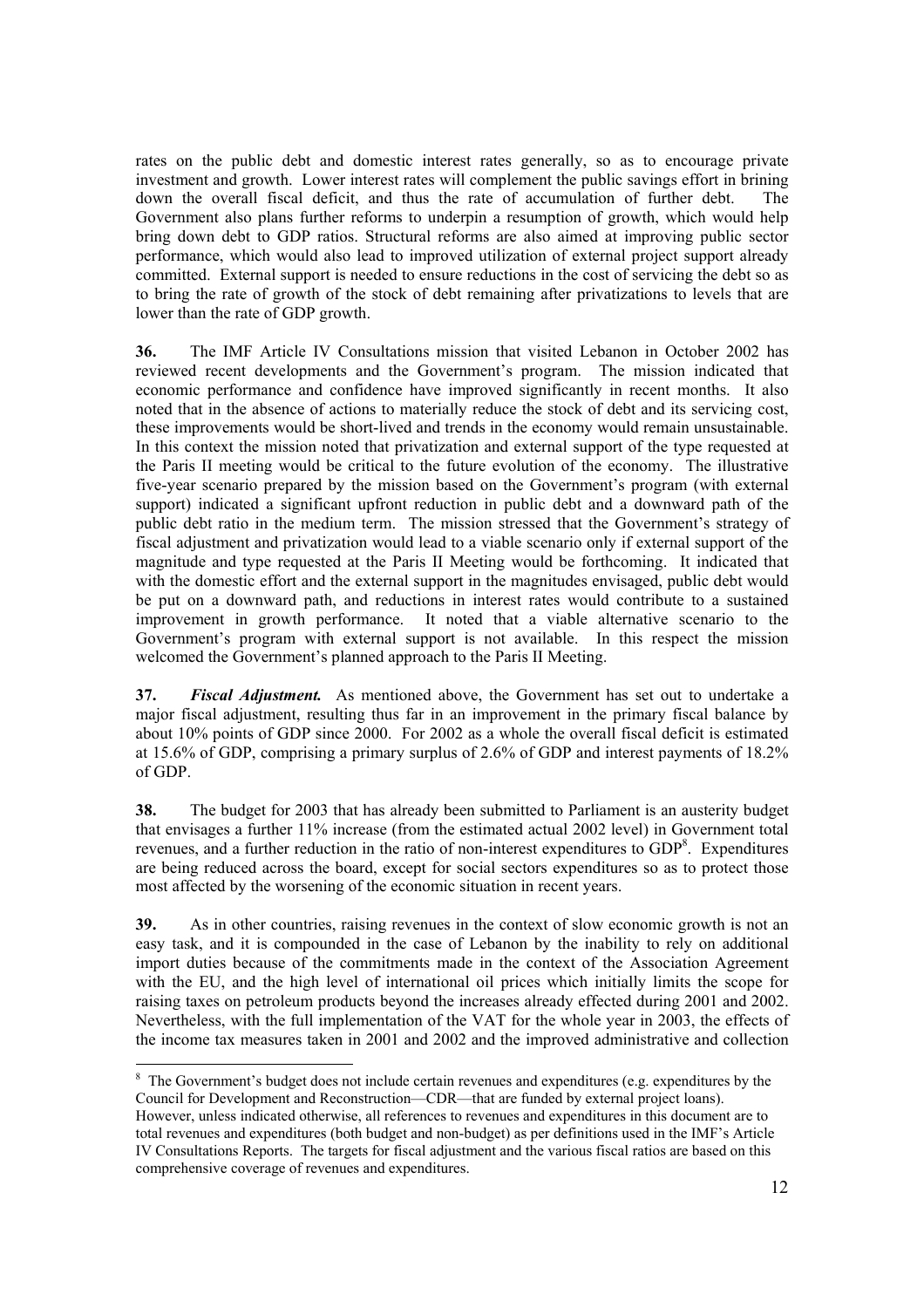capacity for income taxes, additional property taxes, and a number of other measures, including increases in fees, a strong revenue effort will be undertaken in 2003. The Government is committed to further reducing expenditures in case of any shortfall in projected revenues in 2003. As a result the overall primary surplus is expected to rise further to 4.2% of GDP (representing an overall improvement in the primary balance by 11.8% points over 2000), and the overall deficit would be reduced further to 8.4% of GDP, predicated on a reduction in interest payments resulting from the implementation of the other components of the Government's program and the availability of external support.

**40.** The Government's target for 2004 is to reduce the overall fiscal deficit by more than half from the 2003 level, which would bring it down to below the level of nominal GDP growth<sup>9</sup>, while the target for 2005 is to bring the overall fiscal deficit down to about 1%, with overall balance in the budget<sup>10</sup>, (or well below the EU Maastricht Treaty target level). This compares to a deficit of close to 25% of GDP in 2000. With declining debt levels, it is envisaged that the overall fiscal deficit would be eliminated by 2006. These targets reflect significant further increases in the primary surplus—which is already high by international standards—, but at a somewhat more moderate rate after 2004 as public expenditures cannot be reduced much more if Government is to carry out, and improve, its basic functions, as well as the decline in interest rates that would result from debt reduction and substitution on account of the implementation of the privatization plans and the external support that is being requested for 2003. Whereas the improvement in the primary balance accounted for all of the reduction in the deficit during 2001- 2002, the further reductions during 2003-2007 would result mainly from lower interest payments (see Table 2 below).

**41.** *Privatization.* Apart from the other benefits associated with the planned privatizations as discussed above, privatization is the main vehicle for initially bringing down the level of outstanding debt and the debt to GDP ratio. The components of the privatization program that are expected to contribute directly to a reduction in the stock of debt during 2003 include the telecommunications and power sectors.

**42.** In the case of telecommunications, the sale of licenses for two existing mobile systems to provide GSM and GPRS services for a period of 20 years is now underway. An information memorandum has been approved by Cabinet on October 24 and pre-qualification of bidders<sup>11</sup> is to take place in November with a view to inviting bids to be submitted before the end of 2002, and the transaction to be completed before the end of the first quarter of 2003. Bidders will be asked to offer for the license either without or with revenue sharing (of 40%) with the Government. The latter option has been added in part in view of the current difficult situation in the international telecommunications industry, so as to enhance investors' interest. While this option may bring disproportional lower privatization proceeds, it would allow Government to benefit to a larger degree from the future potential of the sector in Lebanon. Government would proceed to securitize its 40% share of revenues under offshore arrangements and the overall effect on the stock of public debt could well be greater than under the first option.

**43.** The ongoing fixed line operations of the Ministry of Telecommunications will be transferred to a new commercial corporation (Liban-Telecom) to be established in the second half of 2003, once the regulatory agency is operative. The (initially) public corporation will have a monopoly for five years and also receive a license for providing mobile services, using the

 $9^9$  Based on a conservatively projected recovery of real growth (see Table 2 below) with continued low inflation. Inflation as measured by the CPI is estimated at 4% in 2002, most of which reflects the one-time effect of the introduction of the VAT. Inflation as measured by the GDP deflator is about 2%. Inflation (GDP deflator) forecasts of about 2% for 2003 and beyond are based on the IMF mission forecast.

<sup>&</sup>lt;sup>10</sup> The budget excludes foreign financed expenditures by the CDR of about 1% of GDP.

 $11$  A total of 19 international and regional companies or consortia have expressed interest.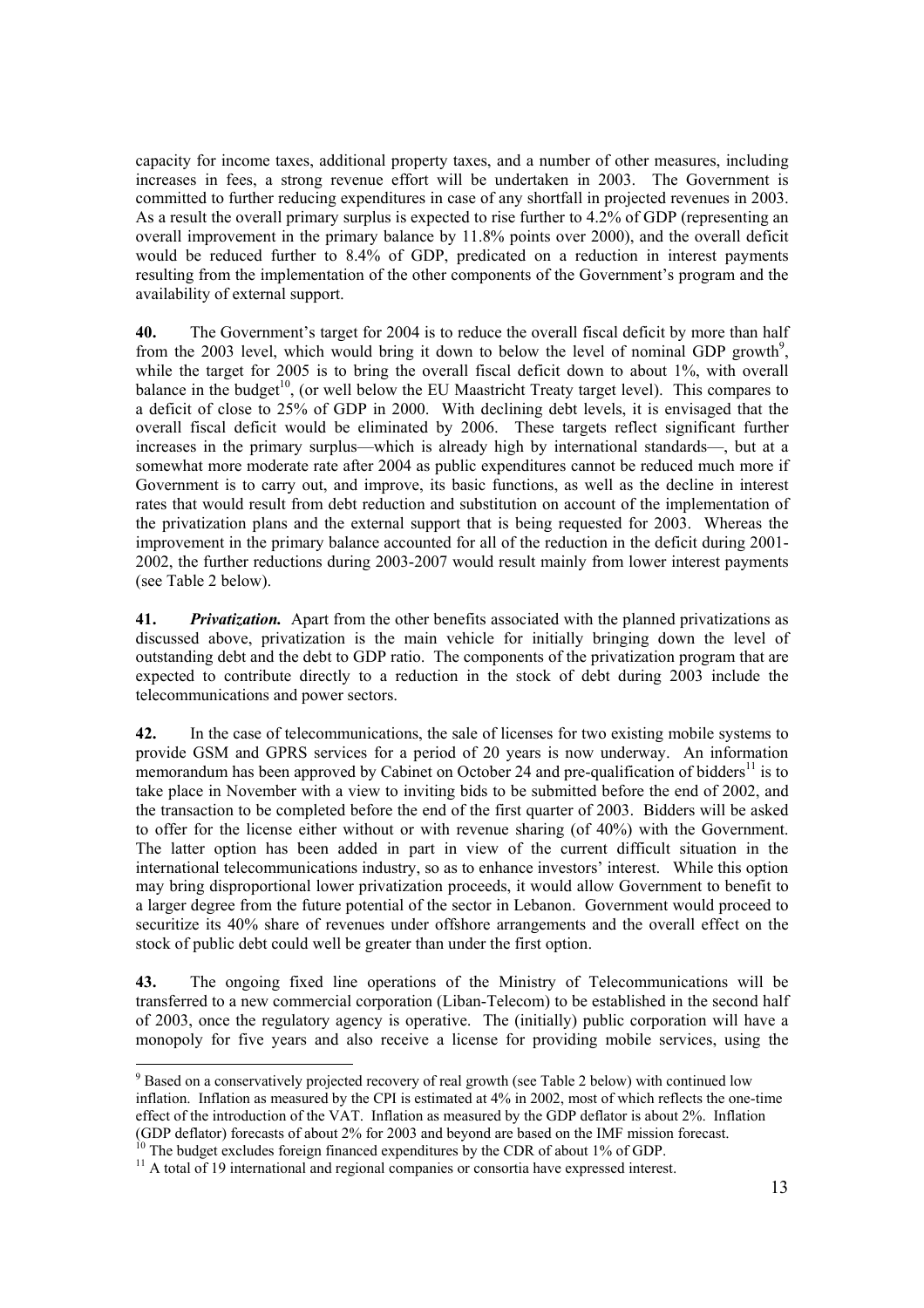infrastructure of the existing two systems. Government intends to sell a 40% share (the initial maximum envisaged under the law) to a strategic investor before the end of 2003. Once a track record has been established, Government would proceed to sell additional shares to private investors, as allowed for under the law. This is expected to enhance the value of the shares that initially remain with Government.

**44.** In the case of the power sector, Government will proceed to establish a commercial public corporation for power generation and distribution and one for transmission, transferring the assets of the EdL which currently owns and operates all of Lebanon's 2000 MW generating capacity and transmission, as well as most of the distribution. The generation and distribution company would have a monopoly on generation for seven to ten years, after which the sector would be opened up in line with current EU Directives. Establishment of the two companies, and a regulatory agency for the sector, is to take place during the first quarter of 2003, subsequent to which the Government intends to sell a 40% share (the initial maximum envisaged under the law) of the generation and distribution corporation to a strategic private investor before the middle of 2003. Government intends to contract operations of the transmission corporation with the same strategic investor. As in the case of telecommunications, Government would subsequently proceed to sell additional shares to private investors, as allowed for under the law, once a track record has been established.

**45.** Overall, based on current estimates, which are supported by the analytical work carried out by specialist firms engaged by Government, the total privatization proceeds, including a combination of outright sales and securitization, are expected to reach about US\$ 5 billion in 2003, which would be applied in full to Government debt reduction. As the privatizations are now underway, specific estimates of each transaction are not provided, as it could affect the bidding process. For 2004 and 2005, privatization proceeds in the order of US\$1 billion per year are envisaged, primarily from the subsequent sales of shares in the telecommunications and power corporations, as discussed above. These subsequent sales would result in further reducing the total debt to GDP ratio. Moreover, they would promote a deepening of Lebanon's capital market.

**46.** *Cost of Debt.* Levels of total public debt that exceed GDP are not unique to Lebanon, and indeed can be found also in a number of EU countries. What is unusual however is an interest burden equivalent to 18% of GDP (at current levels of debt and interest rates), which is simply not sustainable. The origin to this situation that evolved during a decade of reconstruction and recovery after a fifteen year war has been discussed above. At present, the average interest rate on outstanding domestic currency debt is close to 14%, while the average interest rate on foreign currency debt is a little over 9%, with a higher rate for domestic foreign currency debt. The average interest rate on total debt is about 12%, equivalent to a spread of around 1000 basis points over US\$ and Euro LIBOR rates. Given current rates in the domestic market, the cost of new debt is even higher.

**47.** As indicated in Table 1 above, domestic currency debt held by public institutions accounts for nearly one-third of total net domestic currency debt, and about one-fifth of total gross public debt as of end-September 2002, or about US\$6.9 billion. This debt currently carries full market rates, and, as all domestic debt, has relatively short maturities. The BdL held the equivalent of about US\$4.8 billion of this debt. The Government and the BdL have agreed to reduce the level of this debt by the equivalent of US\$1.8 billion as of early 2003 as an offset against a special Government account held at the BdL representing the difference between the market and book value of Government assets, and to convert a similar amount (comprising a combination of domestic and foreign currency short term debt) into a long-term debt in US\$ at an interest rate of 4%.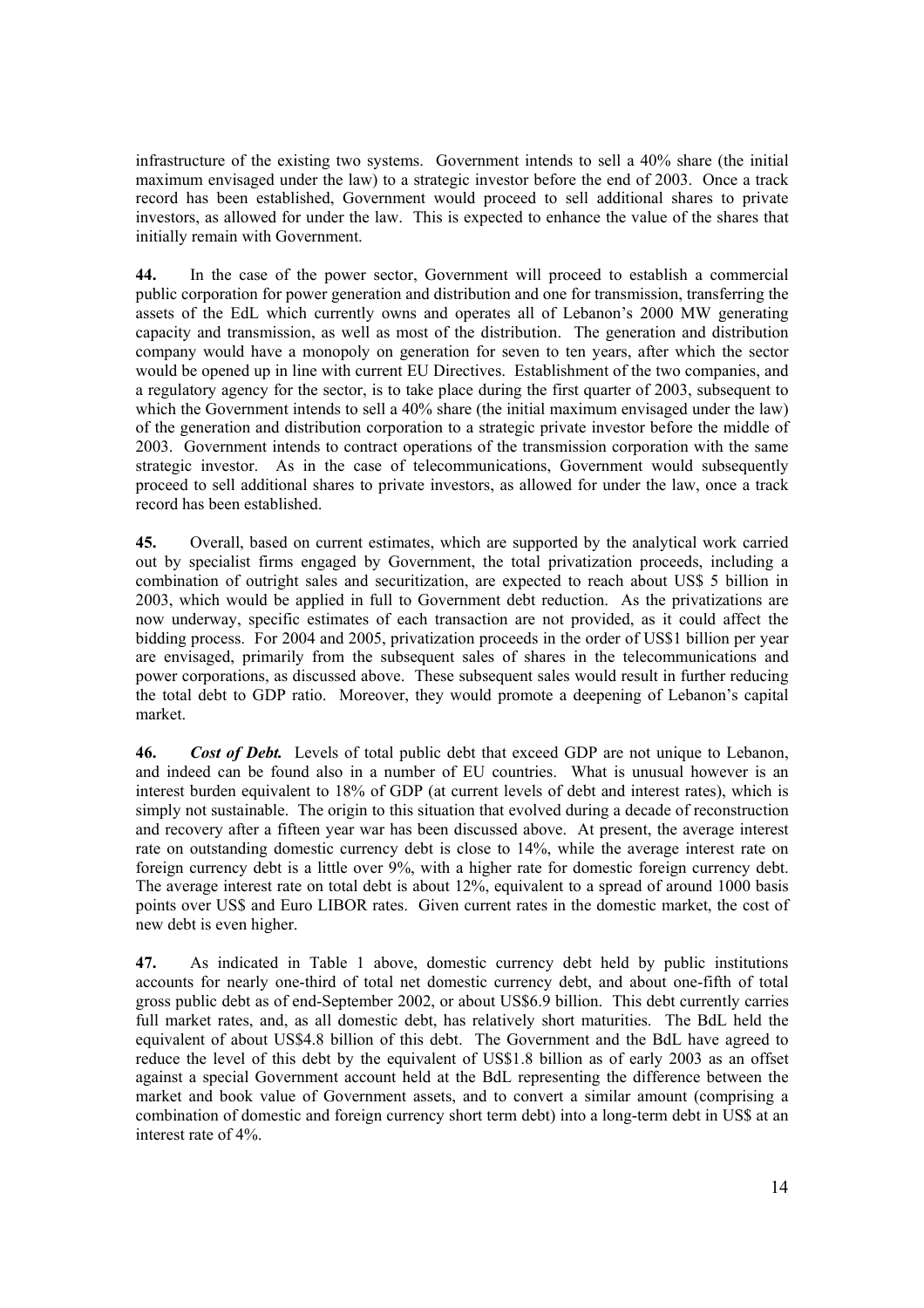**48.** *Private Sector Contribution*. In addition to the envisaged agreement with the BdL, the Lebanese private banking community has indicated its willingness to contribute to the major ongoing macroeconomic adjustment initiative through an interest cost reduction effort that complements the Government's program of fiscal adjustment, privatization and the external support. This could be achieved through voluntary reverse swap operations that reduce the rates on the existing stock of debt held by banks, and through a proactive role, on their part, in the Treasury paper market that would result in rates on new Government issues that reflect the impact of the overall adjustment. The mechanics of this contribution as well as its effect on interest rates and debt service will be detailed in a separate paper.

**49.** *Debt Reduction, Growth and External Support*. Lebanon's total net public debt is expected to reach US\$30.0 billion by the end of 2002, equivalent to 173% of GDP. With the implementation of the Government's plans for further fiscal adjustment (increases in the primary surplus), privatization, and the above-mentioned agreement with the BdL, debt reduction would take place in 2003 even in the absence of external support. As a result, rates on domestic currency borrowing could decline somewhat and spreads on foreign currency borrowing ease a little in 2003, but in the absence of external support, average interest rates on the debt would remain high (above 10%), and remain so after 2003. Therefore, only a very modest further reduction in the overall fiscal deficit would be feasible in 2004 and beyond, and the stock of debt would rise again from 2004, with the debt to GDP ratio remaining at close to one and half times GDP. Thus, the reductions in the debt to GDP ratio and in the cost of servicing the debt as a result of the Government's plans for fiscal adjustment and privatization, while sizable, are not enough, by itself, to create a virtuous cycle of debt reduction, lower interest rates, and growth, enabling sustained economic and social development. Table 2 below shows the scenarios that would evolve if the domestic effort is or is not complemented by external support in the amount and of the type requested as indicated in the section "External Support" below (page 18).

**50.** Without external support, the debt to GDP ratio would decline in 2003 as a result of the privatizations that are envisaged (albeit that privatizations are likely to yield less because of the greater country risk to be perceived by investors in the absence of external support), and the agreement with the BdL. The ratio would barely decline further thereafter, however, as interest rates would not decline further. Consequently, notwithstanding the improvements in the primary balance, further reductions in the overall fiscal deficit would be limited, and the overall deficit as a % of GDP would remain in excess of the rate of nominal GDP growth. Similarly private investment would remain constrained on account of the debt overhang and level of domestic interest rates, and consequently growth would be low, at best.

**51.** The above "without external support" scenario is a positive perspective on possible outcomes in the absence of external support. With large gross borrowing needs of the Government in 2003—because of the short term maturity of existing debt—, financial markets may in the absence of demonstrated external support again turn negative, and consider the Government's program not to be feasible in terms of reaching its basic objective of resolving the debt dilemma. The resulting Government reliance on financing of part of its deficit by the Central Bank could put further pressure on reserves and interest rates. Subsequently, this could undermine financial and economic, as well as social and political, stability.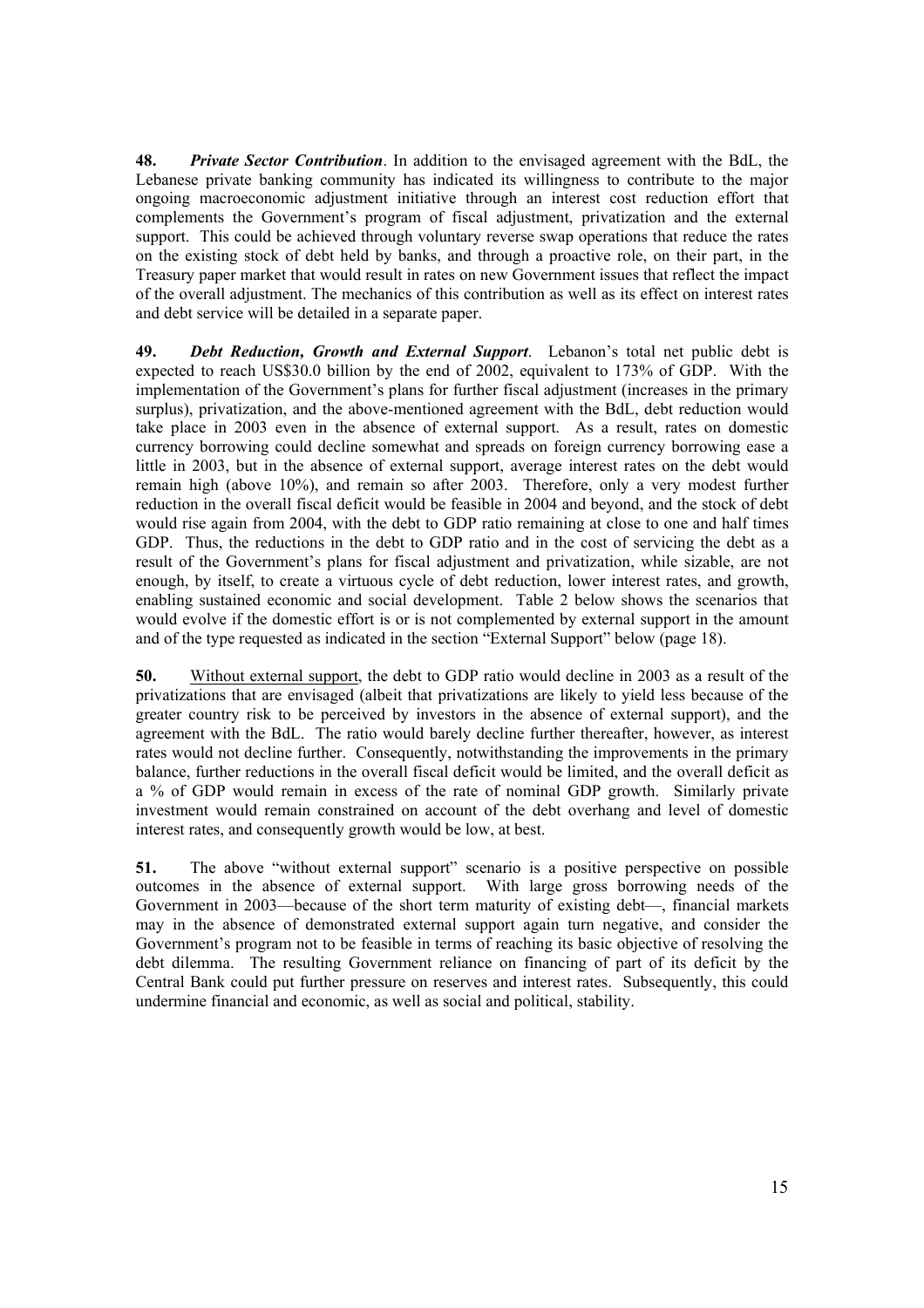| Table 2 Fiscal Developments and Public Debt, 2002-2007 |              |              |                                       |              |              |              |
|--------------------------------------------------------|--------------|--------------|---------------------------------------|--------------|--------------|--------------|
|                                                        | 2002         | 2003         | 2004                                  | 2005         | 2006         | 2007         |
|                                                        |              |              | without external support <sup>a</sup> |              |              |              |
| GDP (US\$ billion)                                     | 17.3<br>2.0% | 18.0<br>2.0% | 18.8<br>2.0%                          | 19.6<br>2.0% | 20.4<br>2.0% | 21.2<br>2.0% |
| real GDP growth<br>fiscal deficit (% of GDP)           | 15.6         | 13.0         | 8.5                                   | 7.0          | 5.7          | 4.6          |
| total net debt (US\$ billion) <sup>b</sup>             | 30.0         | 26.3         | 26.9                                  | 27.2         | 27.8         | 28.2         |
| net debt to GDP ratio (%)                              | 173          | 146          | 143                                   | 139          | 136          | 133          |
|                                                        |              |              |                                       |              | C            |              |
|                                                        |              |              | with external support                 |              |              |              |
| GDP (US\$ billion)                                     | 17.3         | 18.2         | 19.2                                  | 20.3         | 21.4         | 22.7         |
| real GDP growth                                        | 2.0%         | 3.0%         | 3.0%                                  | 3.5%         | 3.5%         | 4.0%         |
| nominal GDP growth                                     | 4.0%         | 5.1%         | 5.6%                                  | 5.6%         | 5.6%         | 6.1%         |
| as % of GDP                                            |              |              |                                       |              |              |              |
| Primary fiscal surplus                                 | 2.6          | 4.2          | 6.1                                   | 7.4          | 8.3          | 9.1          |
| Interest on public debt                                | 18.2         | 12.6         | 9.5                                   | 8.2          | 7.4          | 6.4          |
| fiscal deficit                                         | 15.6         | 8.4          | 3.4                                   | 0.8          | $-0.9$       | $-2.7$       |
| budget deficit d                                       | 14.9         | 7.6          | 2.6                                   | 0.0          | $-1.6$       | $-3.4$       |
| US\$ billion                                           |              |              |                                       |              |              |              |
| fiscal deficit                                         | 2.7          | 1.5          | 0.6                                   | 0.2          | $-0.2$       | $-0.6$       |
| privatization                                          | 0.0          | 5.0          | 1.2                                   | 1.3          | 0.7          | 0.7          |
| total net debt b                                       | 30.0         | 24.7         | 24.2                                  | 23.1         | 22.2         | 21.0         |
| consolidated net debt                                  | 25.2         | 21.7         | 21.2                                  | 20.1         | 19.2         | 18.0         |
| net debt to GDP ratio (%)                              | 173          | 136          | 126                                   | 114          | 104          | 92           |
| consolidated net debt (%)                              | 138          | 113          | 104                                   | 94           | 85           | 74           |
| Interest rate public debt % <sup>e</sup>               | 12.0%        | 8.0%         | 7.0%                                  | 6.5%         | 6.5%         | 6.5%         |
| Interest savings (US\$ million)                        |              | 1144         | 1286                                  | 1369         | 1316         | 1257         |
| o/w from external support                              |              | 704          | 729                                   | 803          | 741          | 673          |

(a) This scenario assumes the same improvement in the fiscal primary balance as the scenario with external support, but privatization proceeds at 15% less because investors are likely to reflect a greater country risk in their offers.

(b) Excluding accrued interest on discount Treasury Bills

(c) The scenario that is presented here for 2003-2007 is basically the same as the scenario developed by the IMF Article IV Consultations mission based on the Government's program, except that: (i) privatization and securitization proceeds are US\$250 million higher in 2003, and include the further sale of all remaining shares in the telecommunications and power corporations during 2004-2007; (ii) the debt is US\$1.8 billion lower in 2003 on account of the agreement with the BdL; and (iii) most importantly, that overall fiscal adjustment is greater, as the average rate of interest on public debt is projected to decline more in 2003 and to continue to decline through 2004-2006, and hence, reductions in the debt are at a faster rate.

(d) Equals fiscal deficit less foreign financed expenditures by the CDR

(e) The 2002 rate is of end September.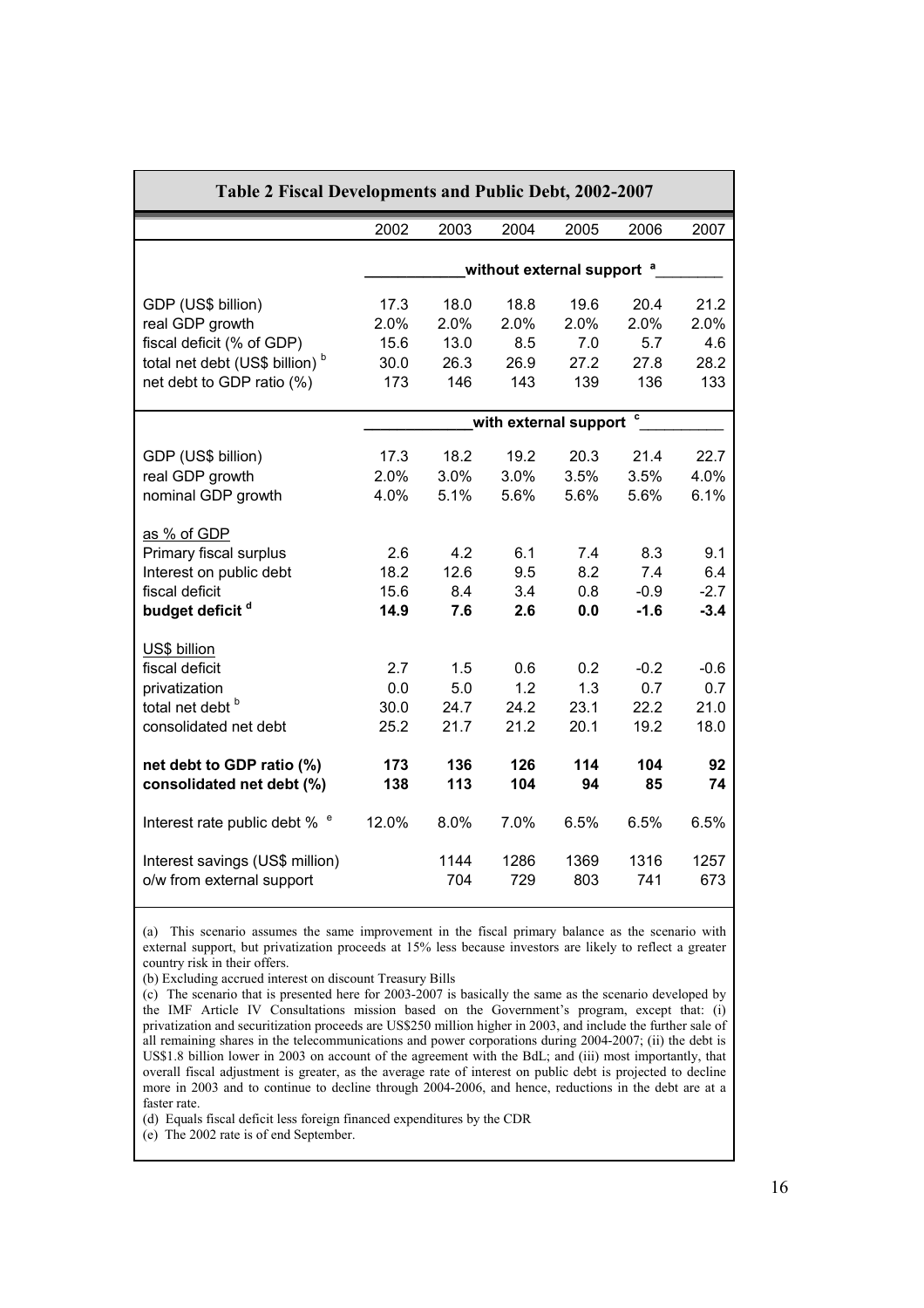

l

be in a position to substitute US\$5 billion in external debt, contracted at terms (interest rates and maturities) available to prime sovereign borrowers, for existing public debt (with an average rate of 12% as of end-September 2002). Just by itself, this substitution would have an immediate effect of savings in interest in the order of US\$400 million per annum (over  $2\%$  of  $GDP$ <sup>12</sup>. However the combination of continued fiscal adjustment and privatization, in 2003 and beyond, along the lines discussed above (and shown in the graph above), and the external

support would bring about a steady reduction in the debt to GDP ratio and interest rates on the public debt. While the total interest savings in the order of US\$1.25 billion a year on average during 2003-2005 are the result of the combined and mutually reinforcing effect of the domestic effort and the external support, the with and without external support scenarios indicate that over half of it, or around \$725 million a year on average during 2003-2005, is attributable to the external support. Underpinned by the structural measures that have been taken, the reduction in interest rates of the magnitude that would result with external support would contribute to a recovery of growth to at least the conservatively projected levels indicated in Table 2 on the left, thus further enforcing the downward trend in debt indicators.

**53.** Except for the projected real GDP growth rates, which are modest, the scenario of steadily declining interest rates (during 2003-2005), sharp reductions in the overall fiscal deficit and declining debt stocks and ratios, as discussed above and presented in Table 2, represents a achievable and sustainable outcome in the case that external support is provided in the magnitude and nature envisaged (paragraph below)<sup>13</sup>. If the amount of the support in 2003 were to be much less, or the terms much harder, larger public borrowing in the domestic market and higher interest rates would limit the decline in the overall fiscal deficit and the stock of public debt could not be reduced after 2003, while private investment and growth would not take off. Lebanon would find itself in a "muddling through" situation at best, unable to realize its growth potential, and vulnerable to possible shocks arising from changes in confidence, with its effects on domestic financial markets, or exogenous events.

<sup>&</sup>lt;sup>12</sup> This estimate is based on the average interest rate on debt of 12% as of end-September 2002 and an interest rate of 4% on the debt instruments of the external support. The immediate impact would be larger (as much as \$500 million) to the extent that these instruments substitute for domestic currency debt that had an average rate of 14%.

<sup>&</sup>lt;sup>13</sup> To check the robustness of the scenario a sensitivity analysis was done that assumed interest rates at 0.5% point higher, privatization proceeds at 10% less, and the improvement in the primary fiscal balance at 1% of GDP less in 2004 and 2005. With a combination of all those factors, the fiscal deficit would be eliminated by 2007, debt stocks would not rise after 2003, and the debt to GDP ratio decline, albeit slower.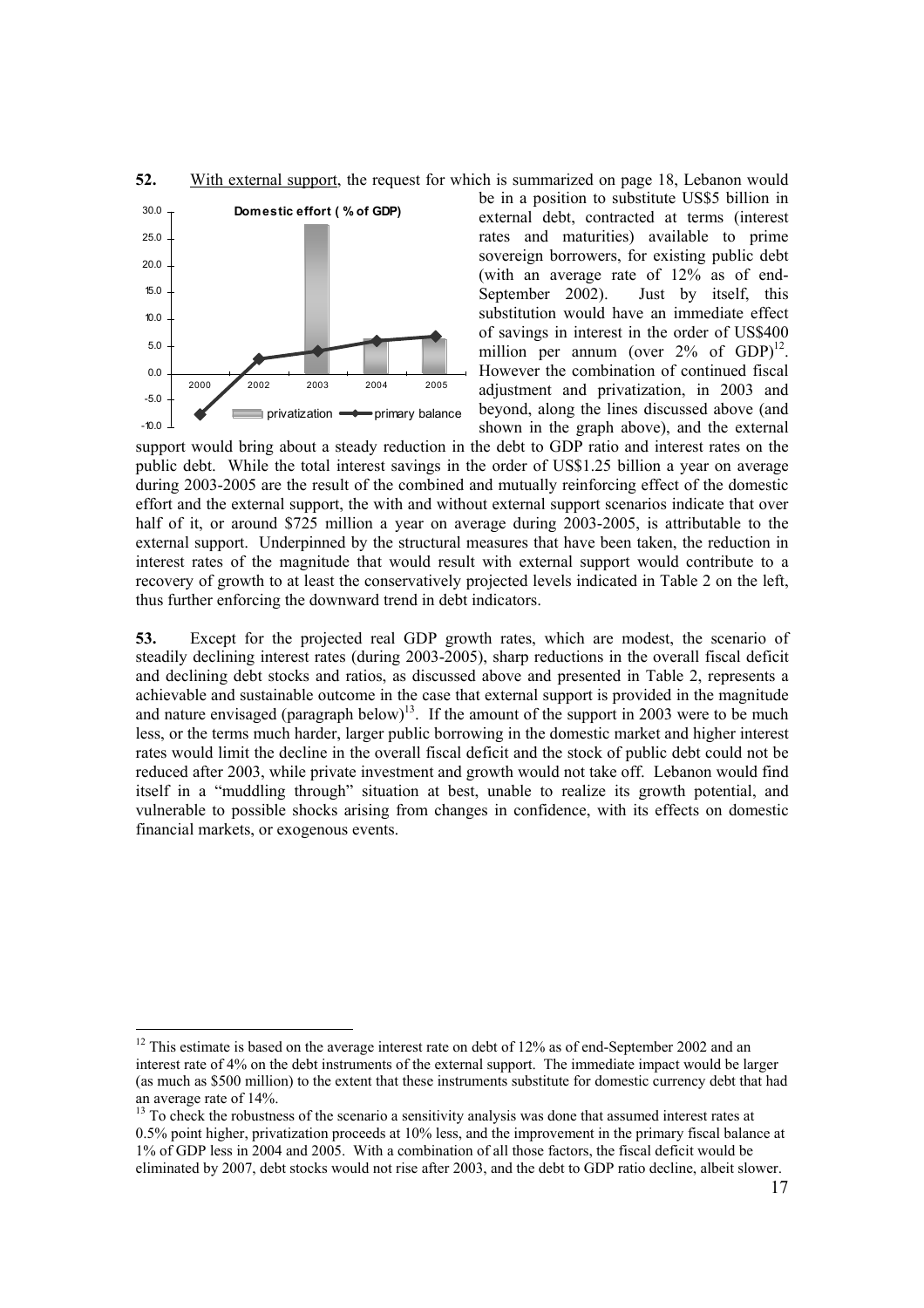| Table 3 Composition of Public Debt (end-2002)<br>(US\$ billion)                                                                           |      |  |  |  |
|-------------------------------------------------------------------------------------------------------------------------------------------|------|--|--|--|
| Total gross public debt <sup>a</sup>                                                                                                      | 31.3 |  |  |  |
| Total gross debt held by public sector                                                                                                    | 5.8  |  |  |  |
| $o/w$ BdL                                                                                                                                 | 3.7  |  |  |  |
| $o/w$ Other institutions                                                                                                                  | 21   |  |  |  |
| Total gross debt held by private sector                                                                                                   | 25.5 |  |  |  |
| FX debt, excl. public sector                                                                                                              | 11.8 |  |  |  |
| LL debt, excl. public sector (gross)                                                                                                      | 13.7 |  |  |  |
| LL debt, excl. public sector (net)                                                                                                        | 13.4 |  |  |  |
| Consolidated public sector debt (net)                                                                                                     | 25.2 |  |  |  |
| (a) The net public debt (gross less public sector deposits) is US\$ 30 billion,<br>excluding accrued interest on discount Treasury bills. |      |  |  |  |

**54.** Table 3 below shows the composition of the total gross public debt as of end-September

2002 in some detail. The projected end-2002 public debt is US\$31.3 billion gross (and US\$30.0 billion net). The stock of debt will be reduced by US\$1.8 billion in early 2003 on account of the agreement with the BdL (paragraph 47). For 2003, Government's financing needs for its budget (a fiscal deficit equivalent to \$1.5 billion) would be met primarily by new, mainly domestic, debt contracted at lower rates (in addition to disbursements from existing external project loans). *The external support that is requested and the privatization and securitization proceeds would be earmarked for paying off debt held by the private sector* 

*(primarily commercial banks) that matures in 2003 and other high interest debt.* In particular paying off maturing domestic debt is expected to contribute to the projected decline in interest rates that would underpin the recovery of growth in conjunction with the structural measures that are in place and underway.

## **EXTERNAL SUPPORT**

**55.** In order to create a virtuous cycle leading to sustained economic and social development, Lebanon needs the support of the external community to complement its major domestic effort now underway. The domestic effort includes a 16% of GDP fiscal improvement during 2001- 2003 and privatizations, to be applied to Government debt reduction, in an amount of about US\$5 billion in 2003. This reduction in debt is separate of Paris II proceeds.

**56.** Lebanon devotes 80% of rising Government revenues to pay interest on its net debt of about US\$30 billion. The Government of Lebanon realizes that the support it is requesting will not be available in the form of grants and soft loans from bilateral and multilateral sources in the magnitude that would be required and for the purpose of changing the composition of its debt. Government therefore requests external support to change the composition, reduce the cost, and lengthen the maturity of its debt through instruments such as sovereign guarantees, investments by Governments and Central Banks in new Lebanese Government foreign currency bonds, and similar arrangements, for a total amount of US\$5 billion in 2003, that would allow Lebanon to borrow in supporting countries' markets at low spreads, using the proceeds solely to substitute such external debt for existing high interest short-term debt. Such substitution would result in a sharp reduction in the level of domestic interest rates, with a consequent further reduction in the overall fiscal deficit and financing needs. It would sharply reduce the Government's gross financing needs for 2003 and 2004 and significantly improve the maturity profile of the debt. It would, through lower interest rates and increased availability of financial sector domestic financial savings for the private sector, also help trigger a revival of private investment to underpin a recovery of GDP growth.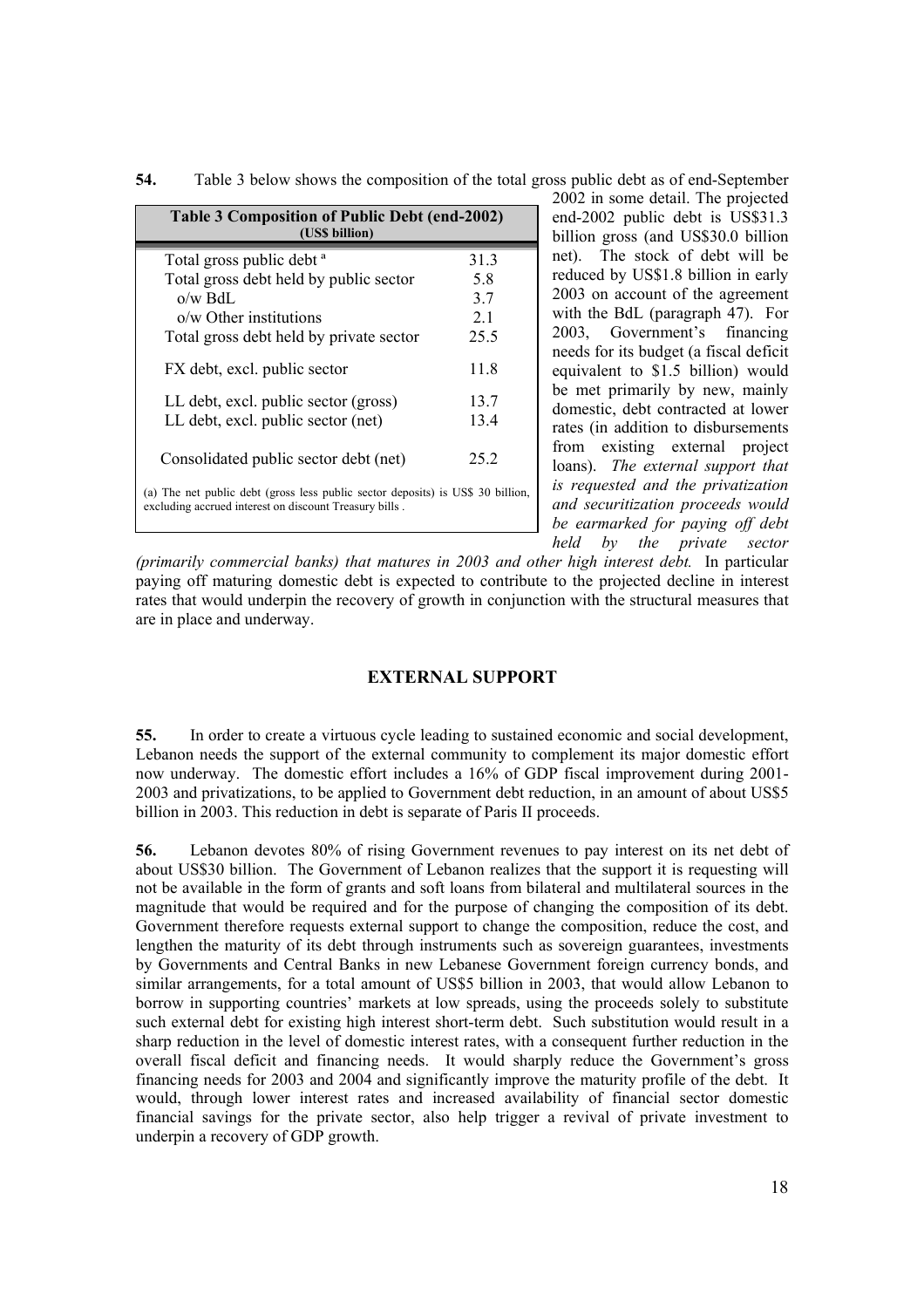**57.** *In order to allow Government to achieve a sustainable reduction of its fiscal deficit and a recovery of growth, the request for the terms of the support in the amount of US\$5 billion is for long term maturities, with a grace period of five years (for principal only), during which time the Government intends to eliminate the overall fiscal deficit, and a repayment period of 10 years, during which time Governments expects to generate fiscal surpluses in the amount of the support, at interest rates similar to the supporting countries' cost of domestic or external borrowing, which are estimated at around 4% on average*. *These surpluses will be used to repay the obligations arising from Paris II.* 

**58.** *Special Account for debt service***.** Government has established by law a special treasury account at the Central Bank that is earmarked exclusively to service the interest and principal of outstanding debt obligations including forthcoming resources from the Paris II process. The above-mentioned law stipulates that all privatization and securitization proceeds must be channeled fully to this account for the exclusive purpose of debt reduction. Also, the law stipulates that all primary surpluses will be channeled to this special account for the purposes of meeting Lebanon's debt service obligation. In addition, Government is committed, fully, to introduce additional revenue measures to ensure that debt service obligations are met in a timely and orderly fashion. This special account provides a transparent and moniterable mechanism of Government's ability to meet its outstanding obligations.

**59.** The International Monetary Fund has reviewed the Government's program on the occasion of the recent Article IV Consultations. It has indicated that the Government's strategy of fiscal adjustment and privatization would lead to a viable scenario only if external support of the magnitude and type requested at the Paris II Meeting would be forthcoming. It concluded that with the domestic effort and the external support in the magnitudes envisaged, public debt would be put on a downward path, and reductions in interest rates would contribute to a sustained improvement in growth performance. It also noted that a viable alternative scenario to the Government's program with external support is not available. The Government of Lebanon therefore hopes that participants at the Paris II Meeting will agree to ensure that a viable scenario of stability and growth will ensue in Lebanon.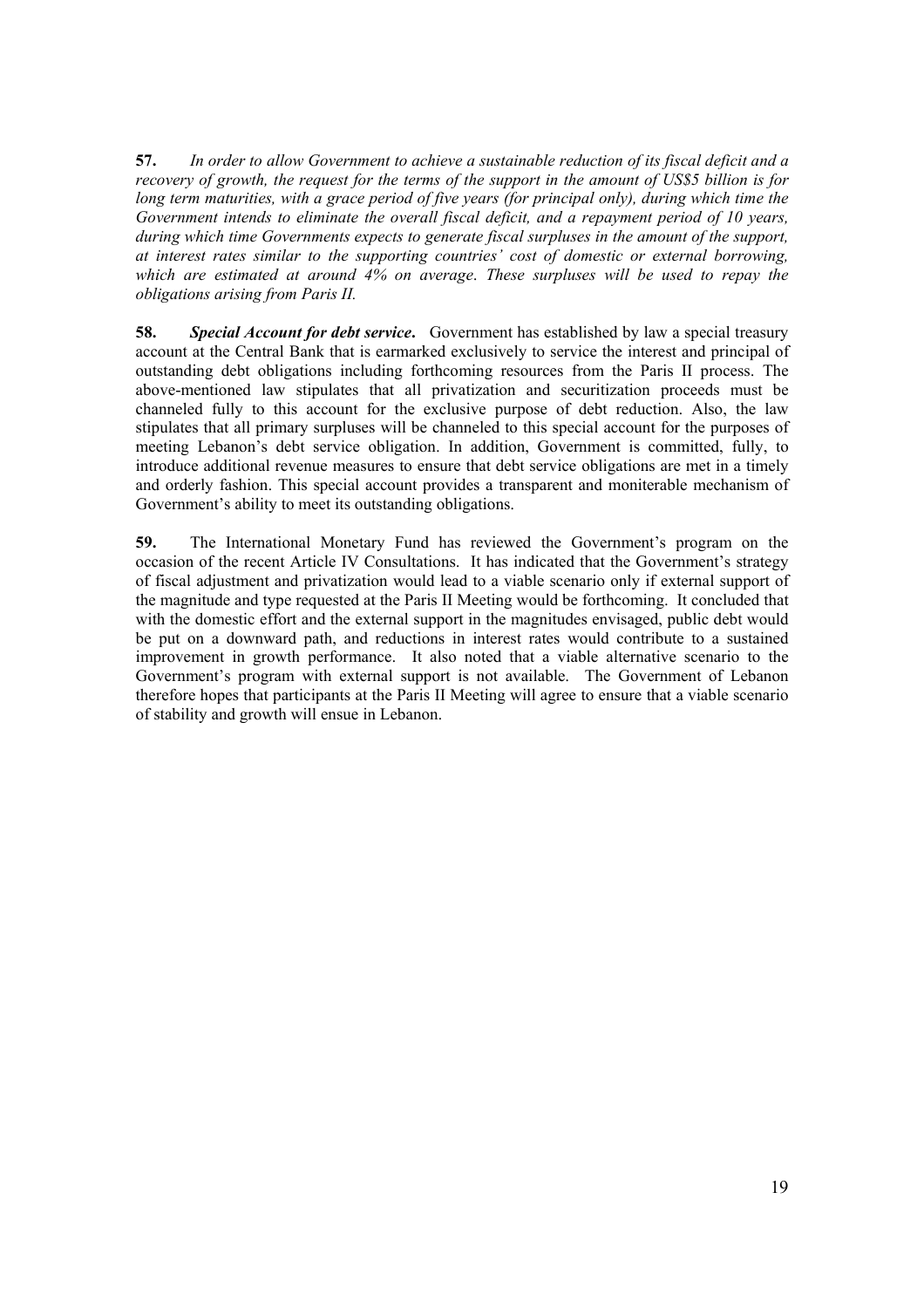#### *POSTSCRIPT*

#### *Lebanon 2005*

#### *After Five Years of Adjustment, Reforms, and External Support—A Vision*

*By the time of the Paris II Meeting in late 2002, Lebanon faced the prospect that economic stability could be undermined, notwithstanding the adjustment and reforms that had been undertaken since late 2000, arising from a large debt overhang that had accumulated as the country had recovered during the 1990s from 15 years of war. Rising outlays for interest on public debt absorbed an increasing share of rising revenues and of Government expenditures. There was a possibility that, in the absence of a reversal of trends with external support, sustained social stability could be at risk. The Government's program for further fiscal adjustment, large privatizations, and reforms, despite its scope and depth, by itself was unlikely to result in a resolution of the debt dilemma and sustainable growth.* 

*The external support that was provided in late 2002 and early 2003 (mainly in the form of financial instruments that enabled Lebanon to substitute debt at market terms of the supporting countries for part of its high interest short term, mainly domestic, debt), in conjunction with the implementation of the Government's program for further fiscal adjustment, privatization, and structural reforms, had led to a steady reduction in the cost of servicing the debt and declining debt ratios from 2003 onwards.* 

*By 2005, the budget was in balance and the overall fiscal deficit had been nearly eliminated, and the debt to GDP ratio had fallen since 2002 by the equivalent of more than to half of total GDP. Most of the public infrastructure services were operated by the private sector, which owned large parts of them. Government no longer required access to concessional external loans or to the Central Bank, and did not need to absorb the bulk of savings in Lebanon's financial system, to meet its steadily declining financing needs. Interest rates had fallen sharply and, with the private sector no longer crowded out by public sector borrowing needs and structural reforms to liberalize the economy and support the private sector in place, private investment was booming. International trade and services blossomed in a liberal trade environment, with close ties to the EU, and regional investors had put their confidence in a modern version of the Lebanon they had known in the 1960s and early 1970s. GDP growth was accelerating and per capita incomes were steadily rising, and with Government focusing on its basic functions and essential social programs, sustainable broad based socio-economic progress was being made. There were good prospects that in real terms Lebanon's per capita income would by about 2010 recover to the pre-war level.*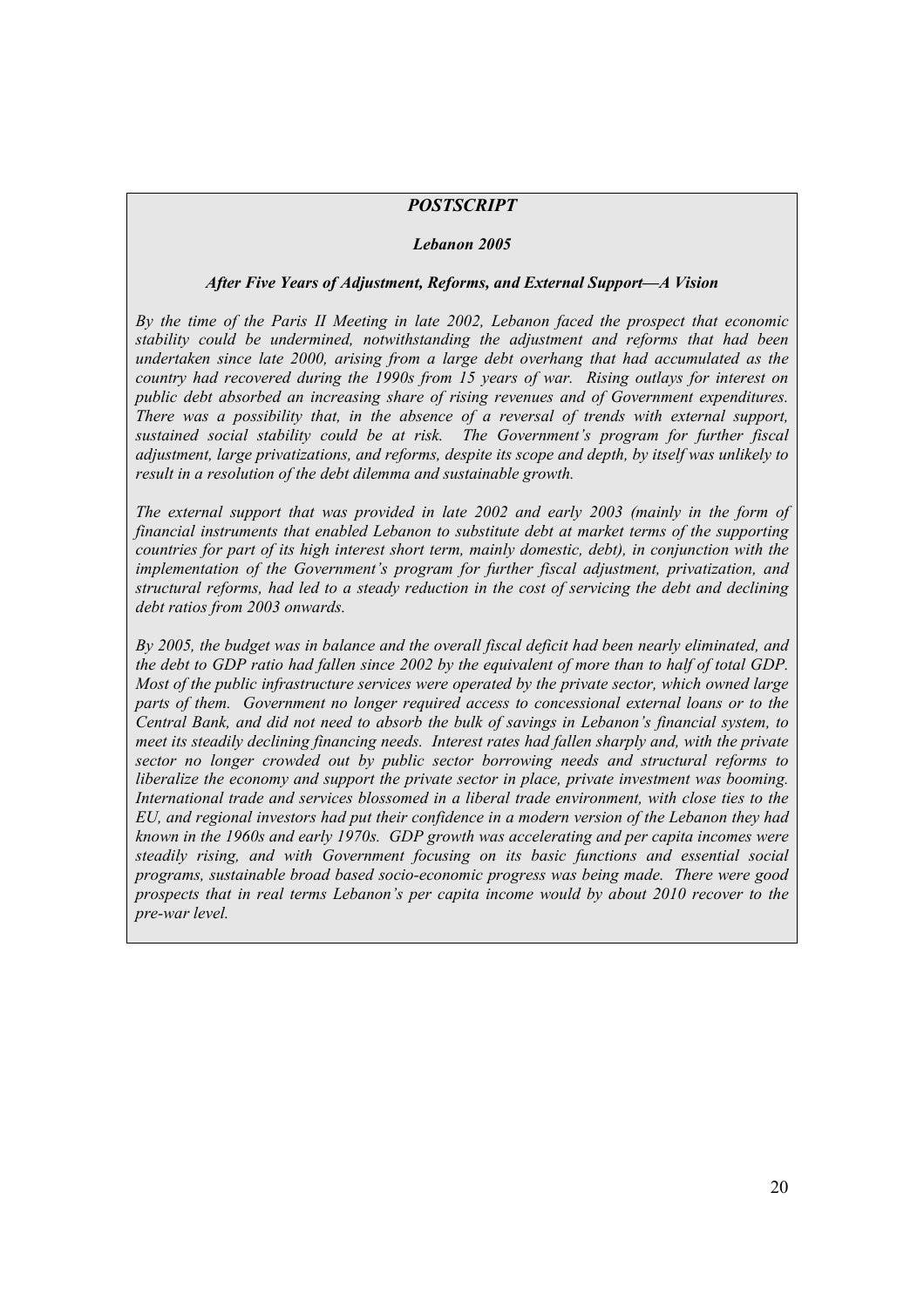# **Annex I Paris II Meeting**

# **The Government's Program for 2003 and Beyond**

| <b>Objectives</b>                                 | <b>Background and Status</b>                                                                                                                                                                                                                                                                                                                                                                                                                                                                                                                                                                                                                                                                                                                                                                                                                                                                                                                                                                                                                | <b>Key Targets</b>                                                                                                                                                                                                                                                                                                                                                                                                                                                                                                                  |
|---------------------------------------------------|---------------------------------------------------------------------------------------------------------------------------------------------------------------------------------------------------------------------------------------------------------------------------------------------------------------------------------------------------------------------------------------------------------------------------------------------------------------------------------------------------------------------------------------------------------------------------------------------------------------------------------------------------------------------------------------------------------------------------------------------------------------------------------------------------------------------------------------------------------------------------------------------------------------------------------------------------------------------------------------------------------------------------------------------|-------------------------------------------------------------------------------------------------------------------------------------------------------------------------------------------------------------------------------------------------------------------------------------------------------------------------------------------------------------------------------------------------------------------------------------------------------------------------------------------------------------------------------------|
| <b>Reducing Public Debt</b><br>and Interest Rates | Rising levels of public debt, much of it accumulated during 10 years of reconstruction and recovery,<br>have created a vicious circle of high fiscal deficits, rising interest rates, declining private investment,<br>and economic stagnation.                                                                                                                                                                                                                                                                                                                                                                                                                                                                                                                                                                                                                                                                                                                                                                                             | Fiscal deficit was 25% of GDP and real<br>GDP growth 0 in 2000.                                                                                                                                                                                                                                                                                                                                                                                                                                                                     |
| <b>Fiscal Adjustment</b>                          | The primary fiscal balance has improved by 10% points of GDP during 2001-2002 on account of a<br>major revenue effort, particularly with the introduction of the VAT and expenditure control, including<br>restructuring of public entities.<br>Further increases in primary surplus, particularly in 2003 (budget approved by Cabinet) on account of<br>continued revenue effort (in particular VAT and income taxes) and reductions in expenditures<br>(including reductions in public employment), facilitated by planned privatizations, so as to reduce the<br>overall fiscal deficit to below EU norms by 2005 and eliminate it by 2006. Reduction is predicated on<br>reducing interest rates on public debt with external support to complement the fiscal adjustment and<br>privatization.                                                                                                                                                                                                                                         | Primary balance from deficit of $7\frac{1}{2}\%$ of<br>GDP in 2000 to surplus of 5% in 2003<br>Overall fiscal deficit:<br>$-10\%$ in 2003<br>$-1\%$ in 2005<br>-surplus in 2006                                                                                                                                                                                                                                                                                                                                                     |
| Privatization                                     | Public sector had traditionally operated basic public services, and reconstructed infrastructure after the<br>war. Level of services has remained substandard, cost recovery has been insufficient, and all sectors,<br>except for telecommunications have been a significant drain on the budget. An outdated legal<br>framework and lack of political support were not conducive to privatization. A national consensus on<br>an increased role of the private sector has now evolved.<br>Telecommunications and power sector are key to short-term debt reduction on account of privatization<br>because of size of assets and investors' interest.<br>--Sale of two mobile system licenses is now underway<br>--Corporatization of telecommunications company, and unbundling and corporatization of power<br>company, and establishment of regulatory agencies is now being prepared prior to privatization<br>Privatization of water sector and ports and airports through concession arrangements are being planned<br>for 2004-2005 | Parliament adopted legislation in 2002<br>to allow privatization in<br>telecommunications and power sectors<br>Target of US\$5 billion in privatization<br>and securitization proceeds in 2003, and<br>about US\$1 billion per year 2004-2005:<br>-Sell mobile licenses first quarter 2003<br>-Sell 40% of power corporation<br>first half 2003<br>-Sell 40% of telecom corporation<br>second half 2003<br>-Sell remainder 2004-2007<br>Award concessions during 2004-2005<br>following establishment of legal<br>framework in 2003 |
| <b>External Support</b>                           | Substitution of US\$5 billion in external debt at prime market terms for existing high interest debt,<br>through guarantees, Central Bank deposits, investments in Lebanese Government bonds and bills, and<br>similar arrangements requested at Paris II meeting                                                                                                                                                                                                                                                                                                                                                                                                                                                                                                                                                                                                                                                                                                                                                                           | During first half 2003<br>Reduction in interest rate on public debt<br>by about one-third in 2003 and 1% more<br>in 2004                                                                                                                                                                                                                                                                                                                                                                                                            |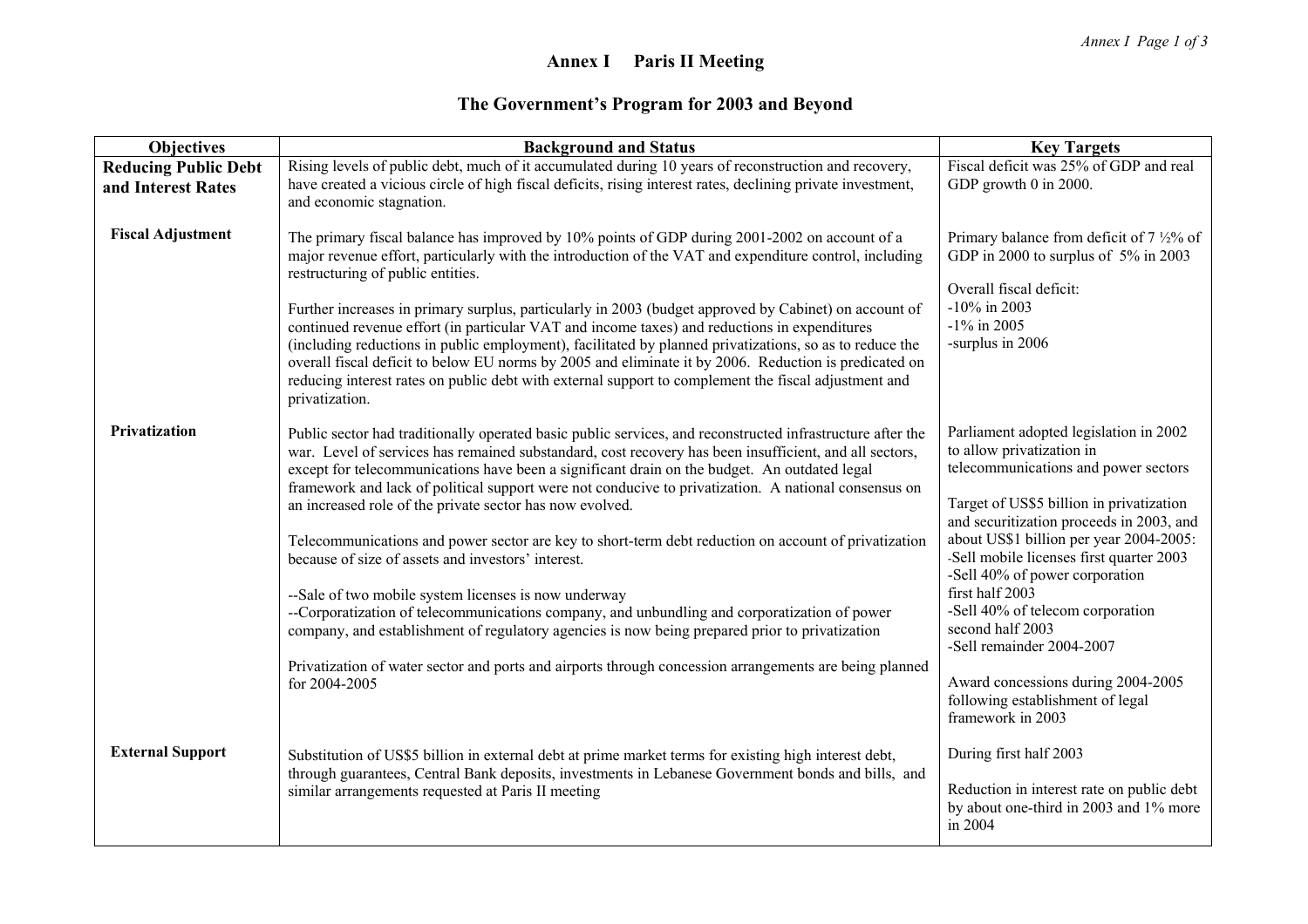| <b>Objectives</b>                            | <b>Background and Status</b>                                                                                                                                                                                                                                                                                                                                                                                                                                                                                                                                                                               | <b>Key Targets</b>                                                            |
|----------------------------------------------|------------------------------------------------------------------------------------------------------------------------------------------------------------------------------------------------------------------------------------------------------------------------------------------------------------------------------------------------------------------------------------------------------------------------------------------------------------------------------------------------------------------------------------------------------------------------------------------------------------|-------------------------------------------------------------------------------|
| <b>Promoting Growth</b>                      | After a rapid recovery of the economy during the first half of the 1990s, GDP growth slowed down,<br>reflecting the effects of the evolving fiscal deficit and debt situation, as well as the structural<br>constraints. Concurrently with the implementation of a debt reduction strategy, Government is taking<br>structural measures that lay the basis for a recovery of sustained growth, once the key constraint to<br>private investment—excessive public sector domestic borrowing and high interest rates—is removed<br>as a result of the fiscal adjustment, privatization and external support. | Real GDP growth at 0 in 2000 and low<br>growth in 2001-2002                   |
| <b>Trade Liberalization</b>                  | Lebanon's traditional liberal and open trade regime, a model in the 1950s and 60s, had not adapted to<br>the global developments in trade that had taken place during the war, and the legal framework had<br>become outdated. This limited the effort to reestablish Lebanon as a center for regional trade and<br>provision of services and a link between the region and Europe.                                                                                                                                                                                                                        |                                                                               |
| <b>International Agreements</b>              | Lebanon became a member of the Greater Arab Free Trade Area (GAFT) in 1997, which is now in its<br>6th year of tariff dismantling.                                                                                                                                                                                                                                                                                                                                                                                                                                                                         | Increase in exports to GAFTA area                                             |
|                                              | An Association Agreement with the EU was completed in January 2002 and signed in June 2002.<br>Pending ratification of the agreement by all States, an interim trade agreement is already in effect<br>which provides for duty free access of all industrial exports, and most agricultural and agro-industrial<br>exports from Lebanon. Because of the heavy reliance on import tariffs for fiscal purposes, and the<br>difficult fiscal situation, Lebanon has a five year grace period for dismantling its tariffs.                                                                                     | Increase in exports to EU                                                     |
|                                              | Lebanon is seeking membership to the World Trade Organization. The first Working Party meeting<br>was held in October 2002                                                                                                                                                                                                                                                                                                                                                                                                                                                                                 | WTO membership                                                                |
| <b>Modernizing Legal</b><br><b>Framework</b> | A new, WTO-compatible Customs Law was enacted in June 2001 which, among others, simplifies<br>procedures and introduces modern information technology for customs declarations, and international<br>standards for clearance.                                                                                                                                                                                                                                                                                                                                                                              |                                                                               |
|                                              | Imports of oil were liberalized in 2001 and legislation to liberalize imports pharmaceuticals was<br>submitted to Parliament                                                                                                                                                                                                                                                                                                                                                                                                                                                                               |                                                                               |
|                                              | Legislation is under preparation to abolish exclusive agencies and commercial representation, which<br>limit competition, and to streamline licensing requirements for trade. Competition law and consumer<br>protection law being prepared                                                                                                                                                                                                                                                                                                                                                                | Present to Parliament early 2003                                              |
|                                              | A number of other laws are being prepared in line with requirements for WTO membership                                                                                                                                                                                                                                                                                                                                                                                                                                                                                                                     | Present draft legislation in conjunction<br>with WTO membership to Parliament |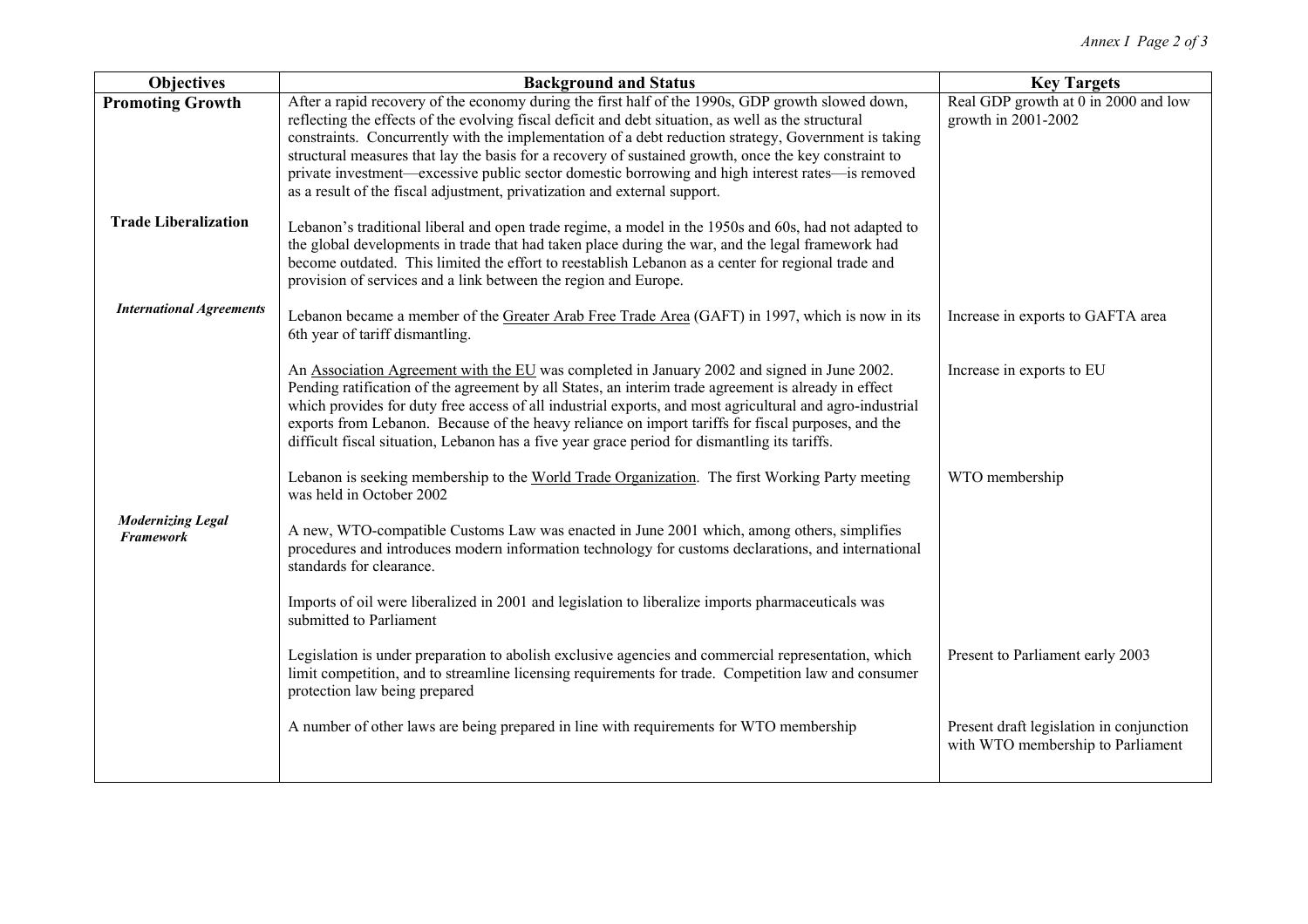| <b>Objectives</b>                                     | <b>Background and Status</b>                                                                                                                                                                                                                                                                                                                                             | <b>Key Targets</b>                                                                  |
|-------------------------------------------------------|--------------------------------------------------------------------------------------------------------------------------------------------------------------------------------------------------------------------------------------------------------------------------------------------------------------------------------------------------------------------------|-------------------------------------------------------------------------------------|
| <b>Promote Private</b>                                | A new Investment Promotion Law was adopted in August 2001. The Investment Development                                                                                                                                                                                                                                                                                    | Increase in investments in sectors other                                            |
| Investment                                            | Authority of Lebanon (IDAL) has been designated as a "one-stop shop" to support investors.<br>The law provides financial and tax incentives depending on the location (in one of three investment                                                                                                                                                                        | than real estate by regional investors,<br>and, supported by the Association        |
|                                                       | zones in the country), size of investment, and type of activities, with the most incentives for                                                                                                                                                                                                                                                                          | Agreement, a major increase in number                                               |
|                                                       | information technology projects                                                                                                                                                                                                                                                                                                                                          | of European investors                                                               |
|                                                       |                                                                                                                                                                                                                                                                                                                                                                          |                                                                                     |
|                                                       | The laws for the telecommunications and power sectors that were adopted in 2002 (see above), and the<br>laws that are being prepared for the water sector will increase private investment in basic infrastructure                                                                                                                                                       | Establish regulatory agencies in first half<br>of 2003. Limit role of Government in |
|                                                       |                                                                                                                                                                                                                                                                                                                                                                          | public services to regulator only by 2005                                           |
|                                                       | A Foreign Ownership Law was adopted in March 2001 that eases limits on foreign ownership of land                                                                                                                                                                                                                                                                         |                                                                                     |
|                                                       | A Money Laundering Law was adopted in April 2002 to meet requirements of FATF, resulting in<br>Lebanon being de-listed. This enhanced international standing of Lebanese banking system. Law on<br>bank shares (April 2002) facilitates trading in shares of Lebanese banks.                                                                                             | Increased financial investments,<br>particularly from region                        |
|                                                       |                                                                                                                                                                                                                                                                                                                                                                          | Increase share of private sector in total                                           |
|                                                       | Private investment is limited by access to domestic credit and high interest rates, as well as<br>conservative nature of Lebanese banking system. In particular SMEs, which offer the largest potential<br>for employment growth, are affected. In early 2001 Government increased loan limits in "Kafalat"                                                              | banking system credit, with sharp<br>increase in credit to SMEs                     |
|                                                       | guarantee scheme and introduced interest rate subsidies for SMEs.                                                                                                                                                                                                                                                                                                        | Government revenues from 2003, and                                                  |
|                                                       | Large segments of the public coast around the Beirut area have been illegally developed during the<br>war. This had had negative environmental effects and discouraged new investments in tourism.<br>Government is preparing legislation for the settlement of violations of public coastal properties, which<br>will also result in additional Government revenues.    | new tourism investment in areas<br>concerned from 2004.                             |
| <b>Improve Public</b>                                 |                                                                                                                                                                                                                                                                                                                                                                          | No claims on budget for basic public                                                |
| <b>Services and Reduce</b><br><b>Cost of Business</b> | The privatization of basic public services will improve the quality of services, and through greater<br>efficiency and improved cost recovery from non-business consumers, reduce the costs of provision of<br>basic services to business                                                                                                                                | services from 2004                                                                  |
|                                                       | Public institutions remain weak. A program of administrative reform supported by the EU, the Arab<br>Fund and the World Bank is underway. The more limited role of Government in the economy will<br>allow Government to deploy its scarce human and financial resources to improving the provision of<br>basic functions of the State. This is a medium term endeavour. |                                                                                     |
|                                                       | A new public accounting law, streamlining budgetary procedures and strengthening treasury controls,<br>and a procurement law, incorporating best international practices, so as to increase transparency and<br>competition, have been presented to Parliament.                                                                                                          |                                                                                     |
|                                                       | Employers' contributions of 38.5% of wages to the National Social Security Fund have been reduced<br>in March 2001 to 23.5% so as to encourage employment creation and reduce business cost                                                                                                                                                                              |                                                                                     |
|                                                       | Temporary subsidies are being provided under the "Export Plus" program adopted in June 2001 to<br>exporters of fresh produce to reduce transportation costs. At the same time, subsidies to sugar beet<br>production were abolished in early 2001                                                                                                                        |                                                                                     |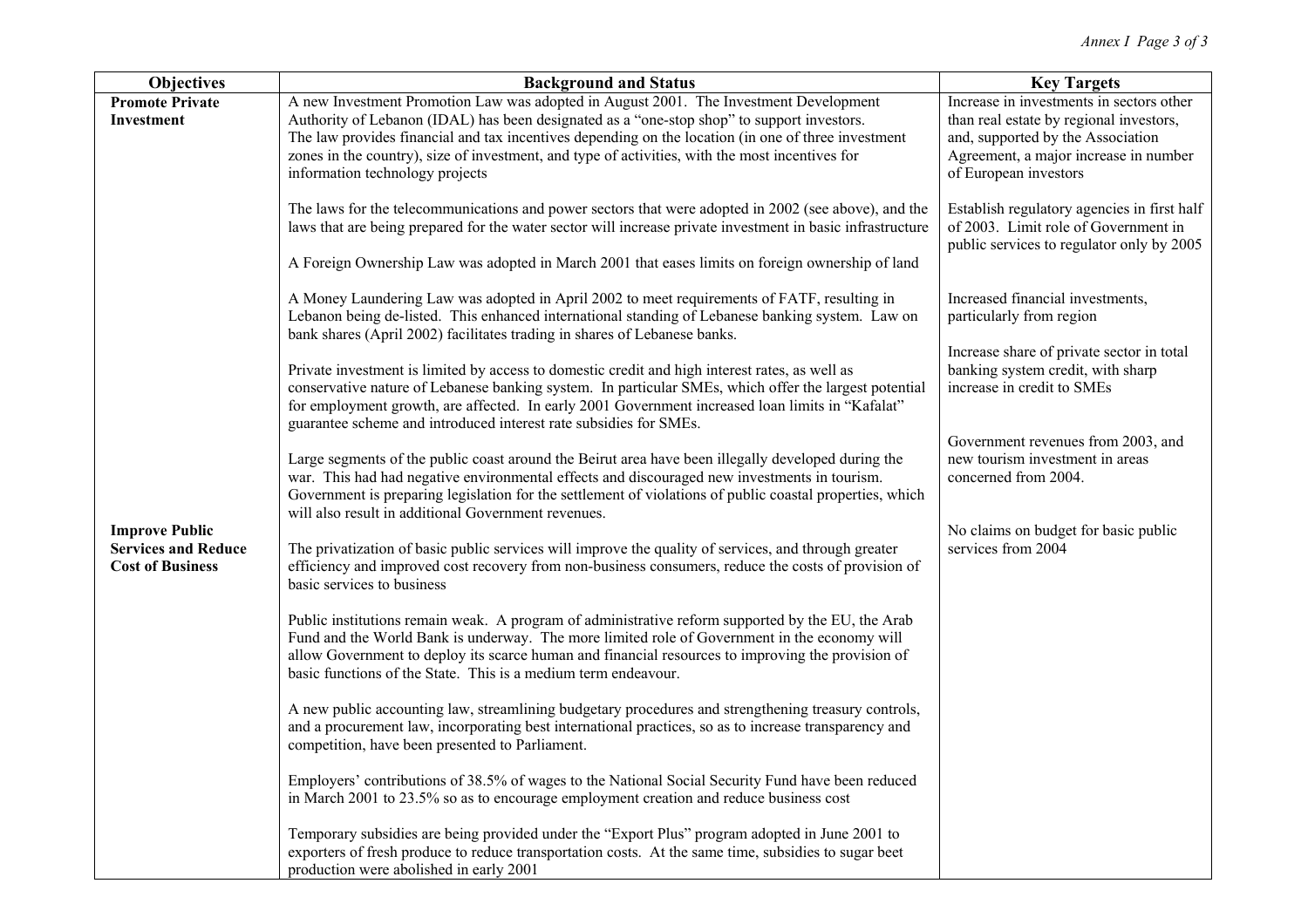*Annex II Page 1 of 4* 

#### **ANNEX II PARIS I MEETING**

#### **GOVERNMENT OF LEBANON**

## **A MATRIX OF STRUCTURAL REFORMS<sup>1</sup>**

#### **Measures Already Adopted (December 2000-February 2001)**

| <b>MEASURE</b>                          | <b>ACTIONS</b>                                                                                                                                | <b>IMPACT</b>                                                                                                      | <b>STATUS</b> |
|-----------------------------------------|-----------------------------------------------------------------------------------------------------------------------------------------------|--------------------------------------------------------------------------------------------------------------------|---------------|
| 1. State Media Reform                   | Lay off 500 workers from Tele-Liban, cancel workers<br>collective bargaining contracts and restructure the sector                             | Contain public expenditures<br>$\bullet$                                                                           | done          |
| 2. Civil Service Reform                 | Reassign surplus workers to Civil Service Board and fill<br>new civil servants posts through the Board                                        | Restrict the growth of public sector<br>$\bullet$<br>employees and contain<br>expenditures                         | done          |
| 3. Customs Tariff Reduction             | Reduce effective customs tariff from 12% to 6%<br>$\bullet$                                                                                   | Liberalize trade and reduce the<br>$\bullet$<br>price level in the economy                                         | done          |
| 4. Customs Law                          | Simplify and streamline customs procedures                                                                                                    | Facilitate trade<br>$\bullet$                                                                                      | done          |
| 5. Investment Law                       | Create a one-stop-shop for investors, provide tax<br>$\bullet$<br>breaks and financial incentives to projects, and create<br>investment zones | Attract and raise the level of<br>$\bullet$<br>investments                                                         | done          |
| 6. Open Skies Policy                    | Introduce competition and provide unrestricted entry into<br>Lebanon                                                                          | Render Beirut International Airport<br>$\bullet$<br>as regional travel hub<br>Lower airfares<br>$\bullet$          | done          |
| 7. Land Acquisition by Non-<br>Lebanese | Provide greater access for non-Lebanese to acquire real<br>estate property and lower registration fees                                        | Enhance investment in the real<br>$\bullet$<br>estate sector                                                       | done          |
| 8. Public Accounting Law                | Streamline and simplify budgetary procedures and<br>strengthen treasury functions                                                             | <b>Facilitate Central Government</b><br>$\bullet$<br>financial activities                                          | done          |
| 9. Money Laundering Law                 | Take new measures to guard against money-<br>$\bullet$<br>laundering activities                                                               | Comply with international<br>$\bullet$<br>standards and regulation for<br>combating money laundering<br>activities | done          |
| 10. Sugar Beet Subsidies                | Terminate subsidies on sugar beet and wheat production                                                                                        | Liberalize agricultural sector and<br>$\bullet$<br>reduce expenditures                                             | done          |

<sup>&</sup>lt;sup>1</sup> As presented to Paris I Meeting. Page 2 provides the status of measures that were to be adopted during March 2001-December 2002, and Page 3 lists other measures taken during March 2001-October 2002, not included in Matrix as presented to Paris I Meeting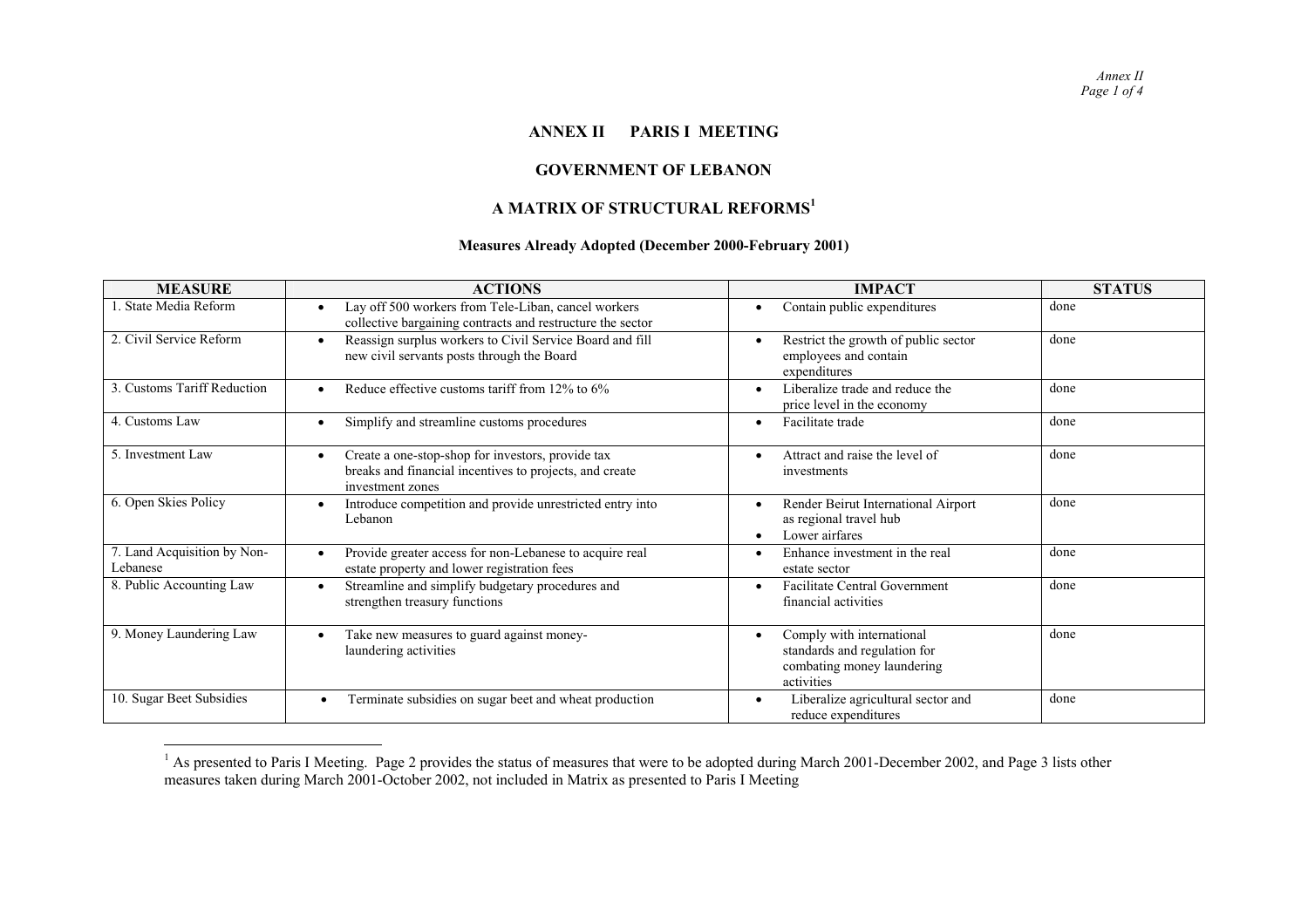|  |  |  | <b>Measures To be Adopted (March 2001-December 2002)</b> |  |
|--|--|--|----------------------------------------------------------|--|
|--|--|--|----------------------------------------------------------|--|

| <b>MEASURE</b>                          | <b>ACTIONS</b>                                                                                                                                                                                                                                                                                              | <b>IMPACT</b>                                                                                                                                 | <b>STATUS</b>                                                                                                                             |
|-----------------------------------------|-------------------------------------------------------------------------------------------------------------------------------------------------------------------------------------------------------------------------------------------------------------------------------------------------------------|-----------------------------------------------------------------------------------------------------------------------------------------------|-------------------------------------------------------------------------------------------------------------------------------------------|
| 1. Value Added Tax                      | VAT draft law approved by COM<br>$\bullet$<br>VAT law ratified by parliament<br>$\bullet$<br>VAT Implementation<br>$\bullet$                                                                                                                                                                                | Enhance revenue collection and<br>widen the tax base                                                                                          | Implemented VAT first<br>quarter 2002                                                                                                     |
| 2. Global Income Tax                    | Draft law presented to COM<br>$\bullet$<br>Law ratified by parliament (2003)<br>$\bullet$<br>Implementation of law (2004)<br>$\bullet$                                                                                                                                                                      | Improve tax collection<br>$\bullet$<br>capabilities<br>Expand taxpayer base<br>Streamline tax collection                                      | Draft law being<br>prepared.<br>Tax to be effective 2004                                                                                  |
| 3. Privatize Middle East<br>Airlines    | Strategy presented to COM<br>$\bullet$<br>Staff redundancy package<br>Initiation of privatization of MEA<br>$\bullet$                                                                                                                                                                                       | Resolve MEA high-wage bill<br>$\bullet$<br>Limit expenditure drain                                                                            | Restructuring, including<br>lay-offs completed.<br>Airline now profitable.                                                                |
| 4. Privatize Telecom Sector             | Telecom law approved by COM<br>$\bullet$<br>Telecom law ratified by parliament<br>$\bullet$<br>Settlement of contractual disputes with Cellular Operators<br>$\bullet$<br>Convert BOT into licenses<br>$\bullet$<br>Parliamentary approval of license agreements<br>Initiate privatization of Liban Telecom | Improve efficiency<br>Allow for the introduction of<br>state-of-the-art technology<br>Lower rates<br>Generate revenues for debt<br>retirement | Law approved.<br>Sale mobile licenses<br>underway.<br>Liban Telecom and<br>regulatory agency being<br>created.<br>Privatization 40% 2003. |
| 5. Privatize Electricite du<br>Liban    | Approval by COM of draft law to convert EDL into a joint<br>$\bullet$<br>stock company<br>Ratification of draft law by Parliament<br>Initiate tender for management contract and 10% equity<br>share                                                                                                        | Limit expenditure drain<br>Improve provision of services<br>Generate revenues<br>Eliminate leakages                                           | Law approved.<br>Companies and<br>regulatory agency being<br>created.<br>Privatization 40% 2003                                           |
| 6. Privatize Water                      | Beirut Water Authority concession approved by COM<br>$\bullet$<br>Beirut Water Authority concession ratified by Parliament<br>Tripoli Water Authority concession approved by COM<br>Tripoli Water Authority concession ratified by Parliament<br>$\bullet$                                                  | Enhance effective cost recovery<br>Revenue generation<br>Enhance efficiency                                                                   | Draft legislation<br>allowing concessions<br>approved by Cabinet                                                                          |
| 7. Reform of the Army<br>Pension Scheme | Readjust army retirement benefits and settle accrued<br>$\bullet$<br>retroactive benefits                                                                                                                                                                                                                   | Reduce current expenditures and<br>$\bullet$<br>drop in future liabilities                                                                    | Done                                                                                                                                      |
| 8. Social Security Reform               | Reduce social security contributions, settle arrears and<br>$\bullet$<br>provide alternative schemes                                                                                                                                                                                                        | Retire contingent liabilities, lower<br>cost of labor and promote<br>employment                                                               | Done (from 38.5 to<br>$23.5\%$                                                                                                            |
| 9. Municipality Law                     | Promote decentralization and normalize financial accounts<br>$\bullet$<br>of municipalities                                                                                                                                                                                                                 | Provide efficient municipal<br>services with positive fiscal<br>externalities                                                                 | Draft legislation<br>presented to Parliament                                                                                              |
| 10. Euro-Med Trade<br>Agreement         | Sign the Euro-Med Trade Agreement, accede to the WTO<br>and execute GAFTA                                                                                                                                                                                                                                   | Liberalize trade and generate<br>$\bullet$<br>economic growth                                                                                 | EU agreement signed<br>June 2002<br><b>WTO Working Party</b>                                                                              |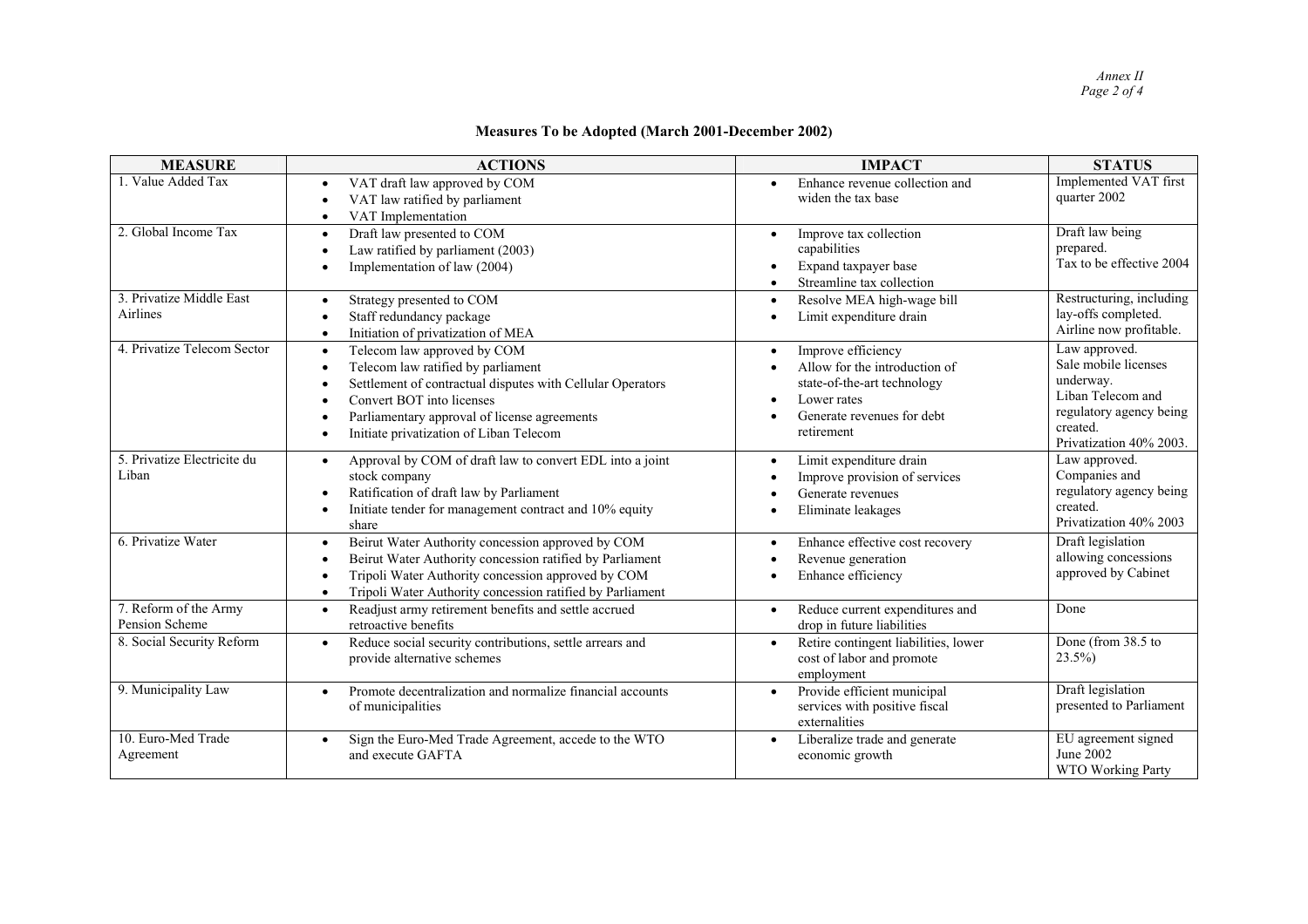*Annex II Page 3 of 4*